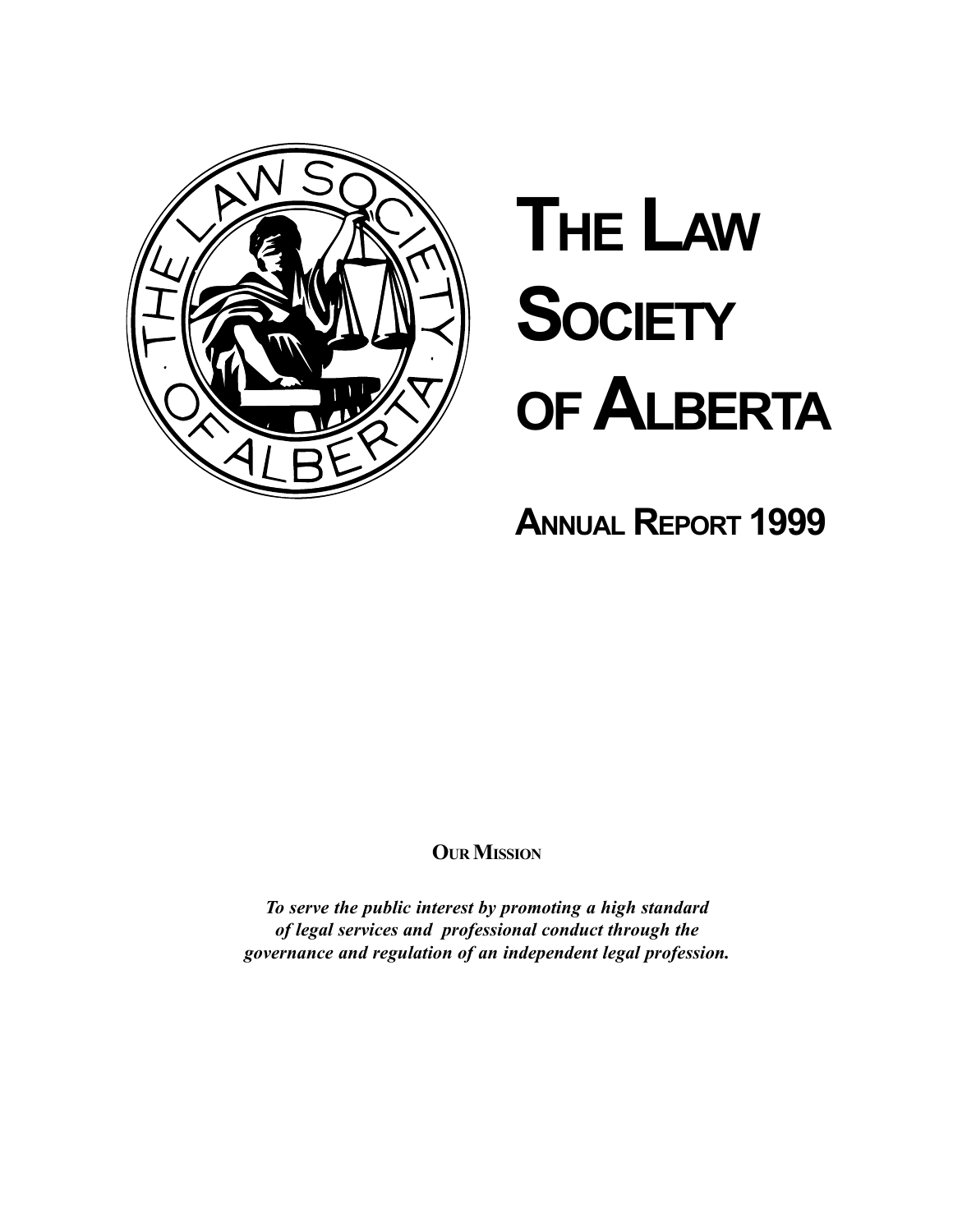### **THE LAW SOCIETY OF ALBERTA**



#600, 919 - 11th Avenue S.W. Calgary, Alberta T2R 1P3 Telephone (403) 229-4700 Toll free 1-800-661-9003 FAX (403) 228-1728 www.lawsocietyalberta.com

### **THE BENCHERS**

Terrance D. Clackson, Q.C., President  $(02/99 - 12/99)$ 

Janet Andersen, lay bencher John D. Bascom, Q.C. Anthony L. Friend, Q.C. Cheryl C. Gottselig, Q.C. Douglas McGillivray, Q.C. Virginia M. May, Q.C. Simon Renouf, Q.C. Rhonda K. Ruston, Q.C. Hugh D. Sommerville, Q.C. Morris Taylor, lay bencher Wilfred Willier, lay bencher Alan D. Macleod, O.C., President  $(12/99 - ongoing)$ 

Larry G. Anderson, Q.C. Everett L. Bunnell, Q.C. Alain Hepner, Q.C. Eric F. Macklin, Q.C. Bryan E. Mahoney, Q.C. Kenneth G. Nielsen, Q.C. Patricia Rowbotham, Q.C. W. Paul Sharek, Q.C. Francine Swanson, Q.C. Jack Watson, Q.C.

### **OFFICERS**

Peter L. Freeman, Q.C. - Executive Director Donald Thompson, Deputy Executive Director (Effective 01/12/99) David J. Turner - Deputy Secretary (Retired 01/09/99) **James D. McLeod - Deputy Secretary** Sarah J. Brickett - Director of Insurance L. Steven Dyer - Director of Audit Lindsay MacDonald, Q.C. - Counsel Paul McLaughlin - Practice Management Advisor Mel L. Scott, C.A. - Treasurer Barry Vogel, Q.C. - Practice Advisor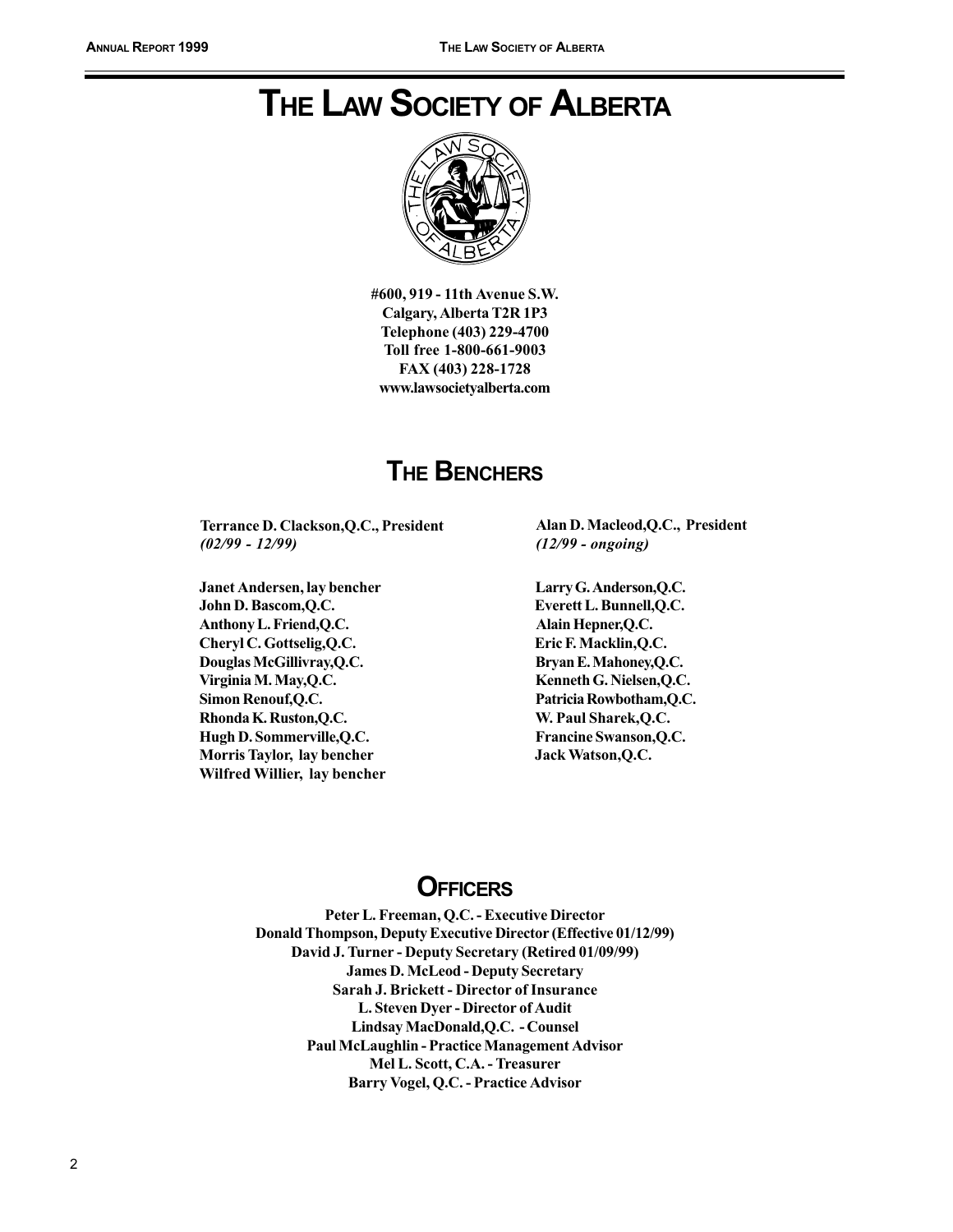### **CONTENTS**

| Public protection <b>Executive Contract of Contract Contract Contract Contract Contract Contract Contract Contract Contract Contract Contract Contract Contract Contract Contract Contract Contract Contract Contract Contract C</b> |  |
|--------------------------------------------------------------------------------------------------------------------------------------------------------------------------------------------------------------------------------------|--|
|                                                                                                                                                                                                                                      |  |
|                                                                                                                                                                                                                                      |  |
|                                                                                                                                                                                                                                      |  |
|                                                                                                                                                                                                                                      |  |
|                                                                                                                                                                                                                                      |  |
|                                                                                                                                                                                                                                      |  |
|                                                                                                                                                                                                                                      |  |
|                                                                                                                                                                                                                                      |  |
|                                                                                                                                                                                                                                      |  |
|                                                                                                                                                                                                                                      |  |
|                                                                                                                                                                                                                                      |  |
| <b>Service</b>                                                                                                                                                                                                                       |  |
|                                                                                                                                                                                                                                      |  |
|                                                                                                                                                                                                                                      |  |
|                                                                                                                                                                                                                                      |  |
|                                                                                                                                                                                                                                      |  |
|                                                                                                                                                                                                                                      |  |
|                                                                                                                                                                                                                                      |  |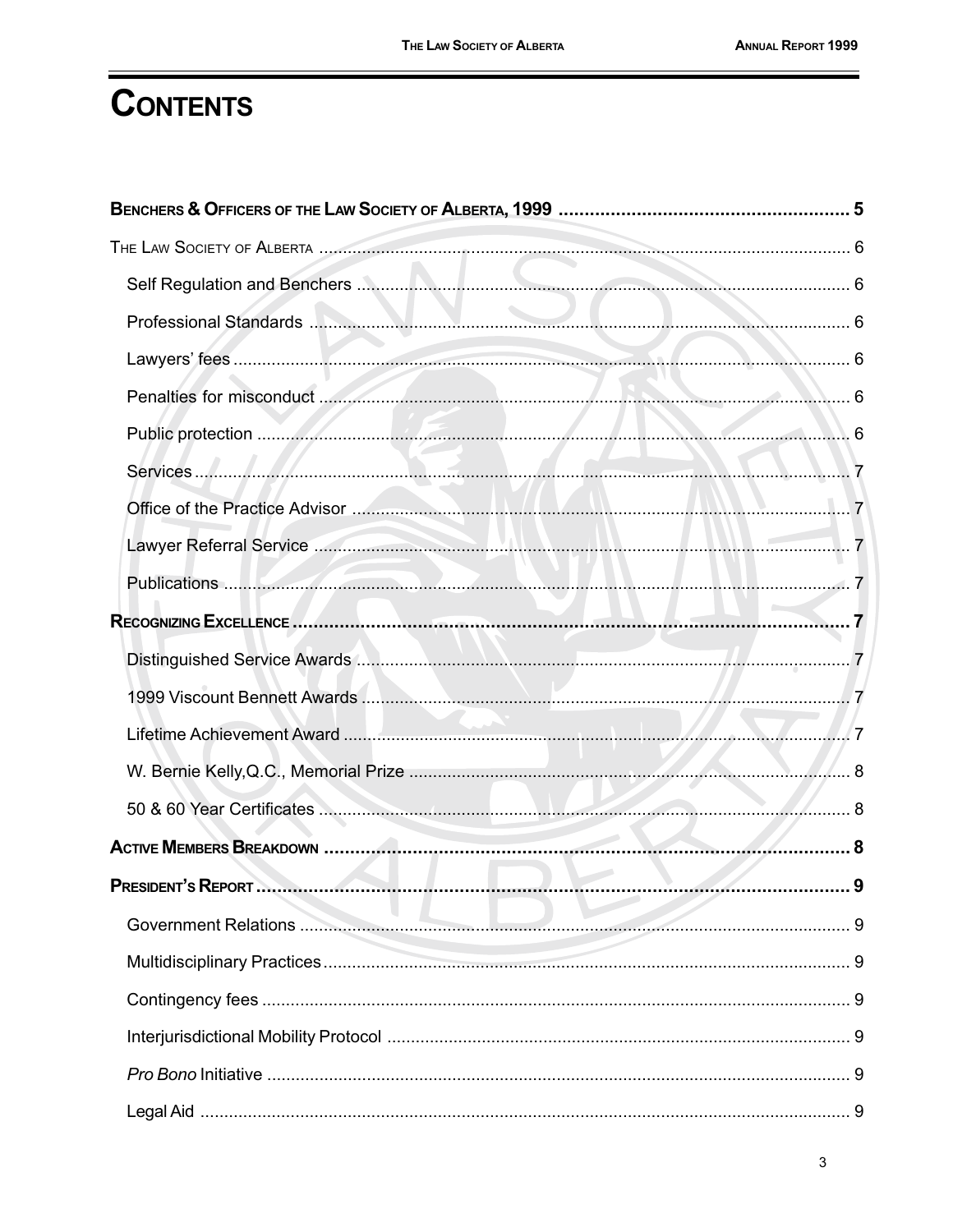|                                                                          | ……… 21 |
|--------------------------------------------------------------------------|--------|
|                                                                          |        |
|                                                                          |        |
| ALBERTA LAWYERS INSURANCE ASSOCIATION CONDENSED FINANCIAL STATEMENTS  25 |        |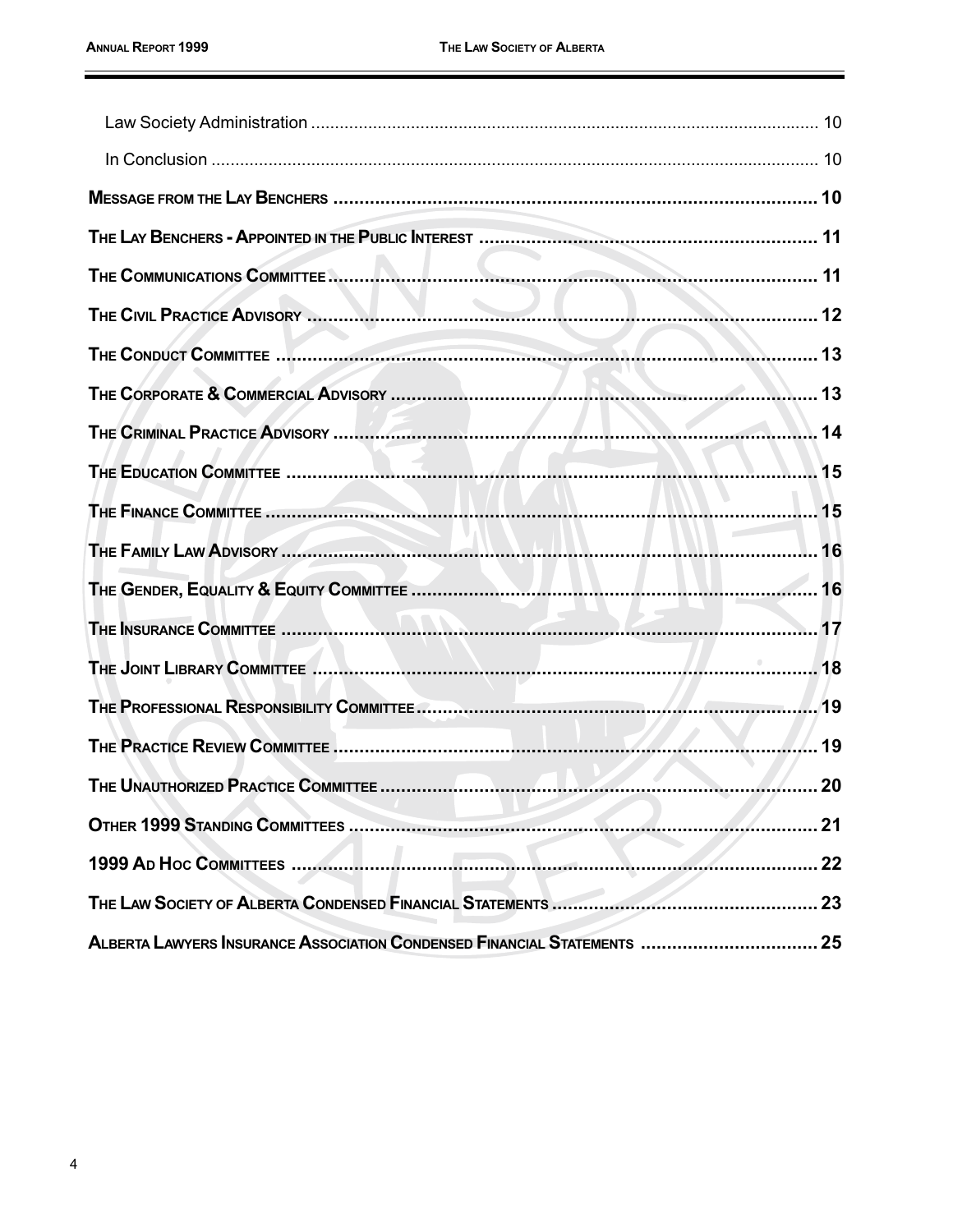# **BENCHERS & OFFICERS OF THE** LAW SOCIETY OF ALBERTA, 1999



(From left, front row) Eric Macklin, Q.C.; Cheryl Gottselig, Q.C.; Kenneth G. Nielsen, Q.C.; Alan D. Macleod, Q.C. (president-elect); Terrance D. Clackson, Q.C. (president); Peter Freeman, Q.C. (executive director); Larry Anderson, Q.C.; Francine M. Swanson, Q.C.; Simon Renouf, Q.C.; (Back row) David J. Turner (deputy secretary); Jack Watson, Q.C.; Everett Bunnell, Q.C.; Anthony Friend, Q.C.; Allison MacKenzie (communications director); Janet Andersen (lay bencher); Paul Sharek, Q.C.; Alain Hepner, Q.C.; Bryan E. Mahoney, Q.C.; James D. McLeod (deputy secretary); Virginia M. May, Q.C.; Paul McLaughlin (practice management advisor); Peg James (risk management advisor); Morris Taylor (lay bencher); Hugh Sommerville, Q.C.; Wilfred Willier (lay bencher); John D. Bascom, Q.C.; Barry Vogel, Q.C. (practice advisor); Patricia Rowbotham, Q.C.; Douglas McGillivray, Q.C.; Trudy Caisse, (legal counsel); Sarah Brickett (director of insurance).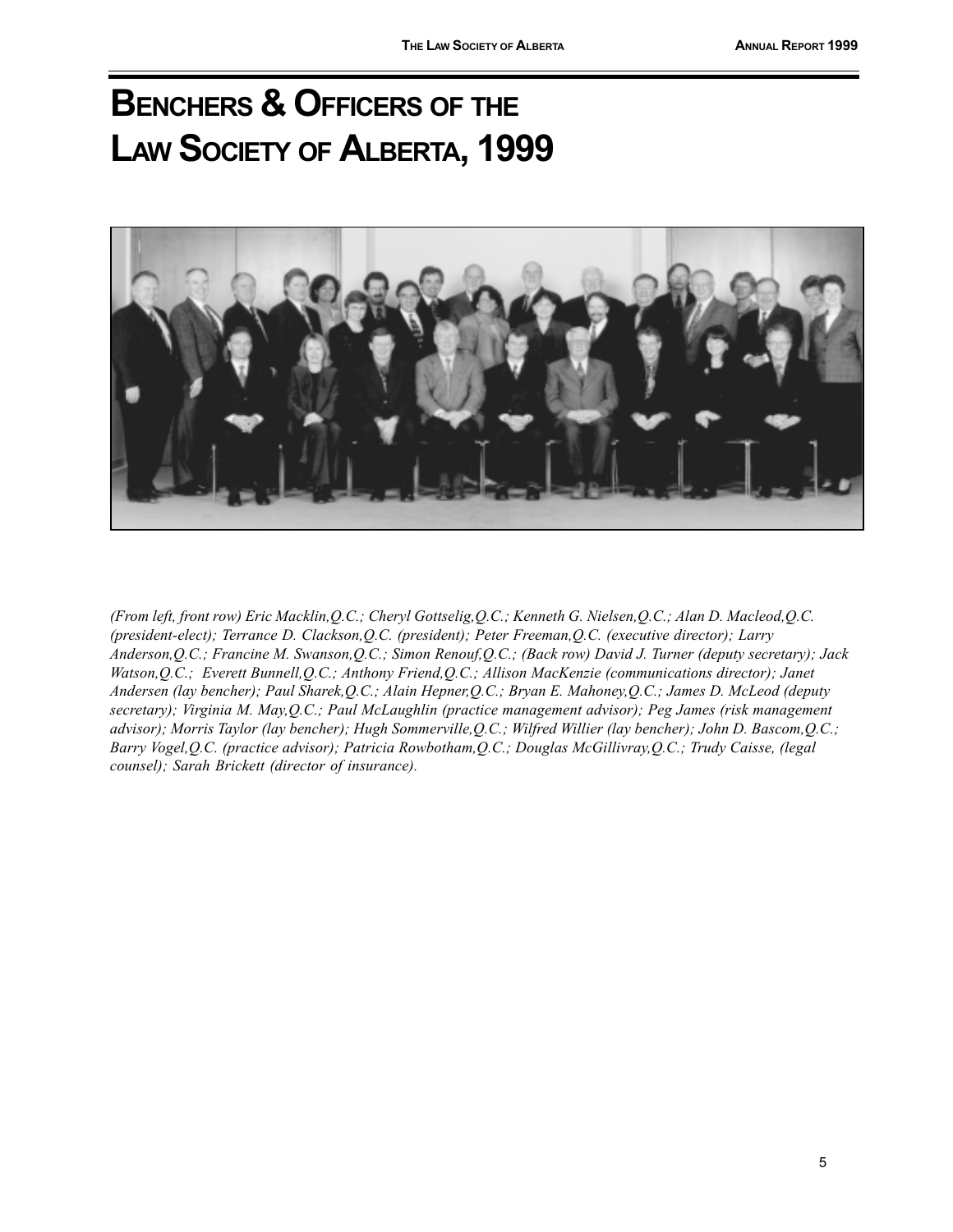# THE LAW SOCIETY OF ALBERTA

The Law Society's principal duty is to serve and protect the public interest. A self-governing society, its authority is derived from the Legal Profession Act of Alberta. The legislature has respected the fundamental democratic tradition that the legal profession should be independent of the government and should regulate itself.

#### **SELF REGULATION AND BENCHERS**

Every two years Alberta lawyers elect 20 of their members to serve as benchers. The benchers act as a board of directors who meet regularly and serve without remuneration, except the president who is chosen by the benchers and receives an honourarium. Although elected by the profession at large, each of the three provincial districts (north, central and south) outside of Calgary and Edmonton is entitled to one resident bencher regardless of overall vote.

The Law Society also has three nonlawyer, lay benchers (public representatives) who are appointed by the Attorney General. As fully participating benchers, the lay benchers serve on committees and discipline panels. They enrich the discussion on many public interest issues and open the workings of the profession to public scrutiny.

#### **PROFESSIONAL STANDARDS**

The Alberta legal profession has a comprehensive code of ethical standards to which all lawyers must adhere. These standards are contained in the Legal Profession Act, The Rules and The Code of Professional Conduct, court decisions, and Conduct Committee and hearing committee decisions. In case of doubt, lawyers also refer to authoritative text books and journals, and seek guidance in the form of a written

opinion from the Professional Responsibility Committee.

While currently the criteria of academic credentials for admission to the profession are set by the independent Universities Coordinating Council, plans are underway for the transfer of this responsibility to the National Committee on Accreditation. The educational requirements for lawyers include undergraduate study, a three year law school program, one year as an articling student (learning by working with a senior lawyer), and the completion of the eight-week bar admission course. The bar admission course, directed by the Society through the Legal Education Society of Alberta, focuses on core practice areas, lawyering skills, and professional attitudes. A comprehensive set of practice area examinations and skill assessments ensure that only those lawyers with a clearly demonstrated level of competence are admitted to the profession.

#### LAWYERS' FEES

The Law Society is not involved in the regulation of lawyers' fees. Clients may apply to the court for an independent fee review (taxation) of their legal fees. As an alternative to the taxation process, voluntary fee mediation is available through the Law Society. Lawyers who charge an unreasonably high fee may be disciplined by the Law Society.

For persons without the ability to pay a lawyer, Legal Aid is available. Founded in 1970 by the Law Society and the provincial government, Legal Aid offers assistance to the needy.

#### **PENALTIES FOR MISCONDUCT**

A lawyer who is guilty of professional misconduct may be reprimanded, fined up to \$10,000, suspended from practice or disbarred.

Conditions of practice may also be imposed on a member. While



some cases of poor conduct are dealt with through the discipline process, efforts are made to resolve others through reviews, mentors, education upgrading or counselling.

#### **PUBLIC PROTECTION**

The Law Society of Alberta instituted the first mandatory insurance program in Canada in 1969. Every lawyer practising in Alberta must purchase liability insurance with compulsory coverage of \$1,000,000 per occurrence, adequate coverage for most services provided by lawyers. Many lawyers purchase additional insurance. The additional amount depends on the size of the firm and type of law practised. The combination of compulsory and optional insurance protects the public and spreads the cost of insurance equitably across the profession. Since 1984, the Insurance and Loss Prevention Committee has mounted an aggressive loss prevention program, publishing comprehensive practice checklists and manuals, and sponsoring free seminars on law office management and loss prevention techniques.

In addition to insurance for lawyers' liability, the public is protected for losses suffered through a lawyer's misappropriation of trust funds. The Alberta Law Society Assurance Fund, established in 1939, was the first of its kind in Canada. Every active lawyer in the province contributes to this fund.

To ensure the public continues to receive the highest quality of legal services, the Law Society is vigilant in protecting the public against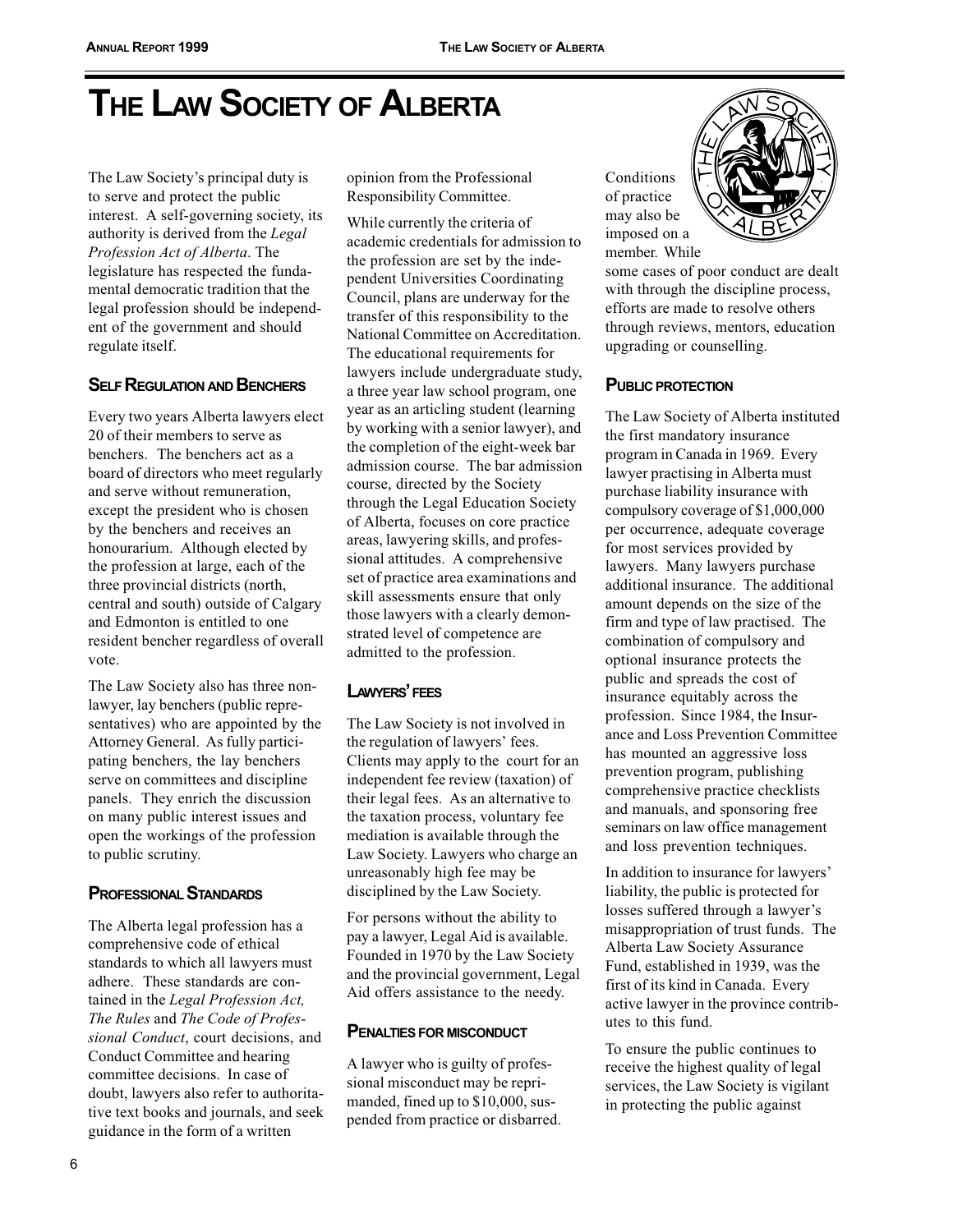unqualified persons illegally practising law.

#### **SERVICES**

The Law Society of Alberta offers a variety of services to both lawyers and the general public. In addition to those programs outlined elsewhere in this report, the Law Society offers the following:

#### **OFFICE OF THE PRACTICE ADVISOR**

Confidential free advice for lawyers is available from practice advisor Barry Vogel, Q.C. and practice management advisor Paul McLaughlin. Barry Vogel is available to discuss legal, ethical, and practice concerns and personal matters such as stress and addiction. He also will mediate and arbitrate interlawyer disputes. Paul McLaughlin provides assistance in practice management, automation and office administration. with a focus on the needs of sole practitioners and members practising in smaller settings. Both will travel anywhere in Alberta for meetings with members.

The Office of the Practice Advisor also offers a Mentor Program in family law, criminal law, civil litigation, wills and estates, and real property.

#### **LAWYER REFERRAL SERVICE**

The Lawyer Referral Service is operated by the Law Society to help people find a lawyer to provide the legal services they require. An information service, Lawyer Referral is not connected with Legal Aid, nor does it provide any financially subsidized legal services. A member of the public may phone toll free from anywhere in Alberta by dialling 1-800-661-1095 or 228-1722 in Calgary and a lawyer referral operator will answer. After being advised of the nature of the problem or the areas of law of concern, the operator will give the names and telephone numbers of

three lawyers practising in the applicable field of law. The caller can then make an appointment with one, two or all three of those lawyers, advising that they were referred by Lawyer Referral. There is no charge for the first half hour interview, after which the member of the public can decide whether or not to engage the lawyer at the full fee rate, and the lawyer can decide whether to accept the engagement.

#### **PUBLICATIONS**

The Law Society of Alberta publishes The Benchers' Advisory five times annually, and contributes to the publications of the joint Canadian Bar Association - Law Society of Alberta Newsletter. All publications are available on our website, www.lawsocietyalberta.com or by calling our Central Records Department.

#### Pamphlets available from the Law Society include:

\*Buying Your Home: Facts to Know Before you Sign

\*Civil Actions: The Process if You Sue or if You Are being Sued

\*The Criminal Justice System: Your Rights When Arrested or Charged

Have You Planned Your Estate?

Lawyers of Alberta: Serving the **Public Interest** 

Public Relations Suggestions for the Practising Lawyer

\*Reviewing the Conduct of Lawyers

\*Understanding Your Lawyer's Fee

When You Divorce or Separate

Lawyers & Legal Agents/Paralegals/ Legal Assistants

\* Indicates availability in French.

# **RECOGNIZING EXCELLENCE**

#### **DISTINGUISHED SERVICE AWARDS**

On January 28th, 2000, the Law Society of Alberta and the Canadian Bar Association - Alberta Branch presented Distinguished Service Awards to six Alberta lawyers in recognition of their distinguished service to the community, the legal profession, and legal scholarship.

Susan P. Hendricks (Calgary), Gordon J. Hoffman, O.C. (Calgary), and Robert E. Schnell, Q.C. (Red Deer) received the Distinguished Service Award for service to the community; Philip North, Q.C. (Lethbridge) received the Distinguished Service Award for service to the legal profession, and Professor Richard Dunlop (Edmonton) received the Distinguished Service Award for legal scholarship. A special award recognizing service in all three categories was presented to the Honourable Chief Instice W Kenneth Moore

#### **1999 VISCOUNT BENNETT AWARDS**

Alberta graduate students Ian Bruggs, Cori Ghitter, Erin Nelson, and Nickie Vlavianos received the 1999 Viscount Bennett scholarships valued between \$5,000 and \$15,000. The scholarships are funded from a trust fund established with a gift from the Right Honourable Viscount Bennett, P.C., K.C.

The annual awards for post graduate studies in law are presented to individuals with high scholastic abilities who are dedicated to their community and profession, and wish to further their legal education.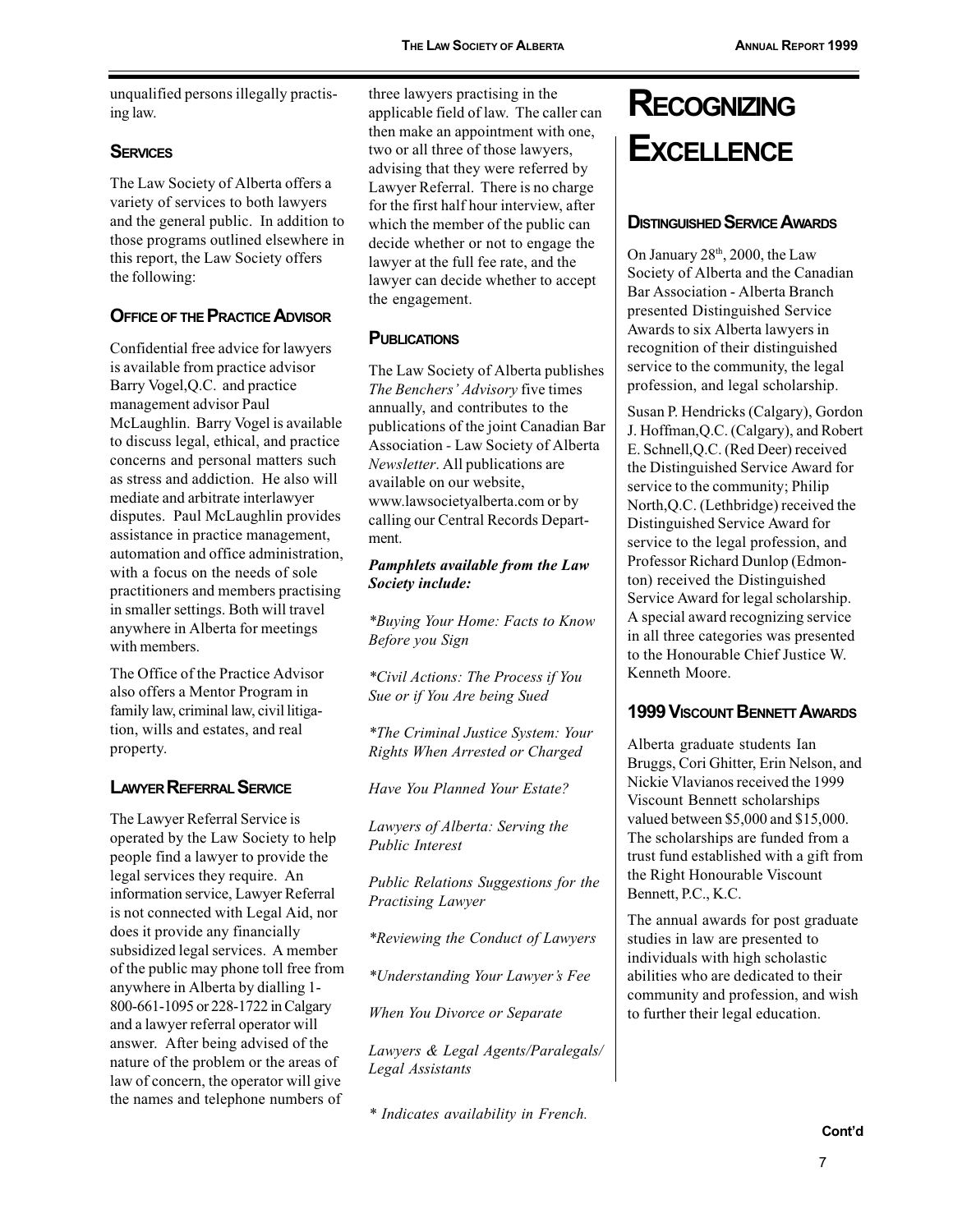On May 25th, John Martland, Q.C., past president, Law Society of Alberta, presented Maclean E. Jones, Q.C., with the Society's Lifetime Achievement Award. The Lifetime Achievement Award is presented in recognition of an individual member's accumulative contributions to the legal profession and the greater community outside of the practice of law. During the course of their legal career, through their ongoing efforts and contributions, recipients of this award have had a positive impact on the public's opinion of the legal profession and the administration of justice.

#### W. BERNIE KELLY, Q.C. **MEMORIAL PRIZE**

The 1999 recipients of the W. Bernie Kelly, Q.C. Memorial Prize are Thomas Langford of the University of Alberta, and jointly, Kimberley Dawn Jones and Sean Patrick O'Neill of the University of Calgary. The annual prize is awarded to law students in honour of the Law Society's former secretary, W. Bernie Kelly, Q.C.

#### 50 & 60 YEAR CERTIFICATES

The benchers presented 50 year certificates to William Chipman, Q.C., the Hon. Samuel Liberman, Peter Owen, Q.C., David H. Sinclair, Q.C., Joseph J. W. Stratton, Q.C., and Francis Richard Matthews, Q.C. In addition, 60 year certificates were presented to Donald McLaws, Q.C. and George Crawford, Q.C.

| <b>ACTIVE MEMBERS BREAKDOWN</b><br>(MARCH 1, 2000) |                       |                |                |                |
|----------------------------------------------------|-----------------------|----------------|----------------|----------------|
|                                                    |                       |                | Male           | Female         |
| <b>With firms</b>                                  | Calgary               | 1936           | 1478           | 458            |
|                                                    | Edmonton              | 1400           | 1057           | 343            |
|                                                    | Lethbridge            | 93             | 76             | 17             |
|                                                    | <b>Red Deer</b>       | 76             | 61             | 15             |
|                                                    | Medicine Hat          | 41             | 35             | 6              |
|                                                    | <b>Grande Prairie</b> | 24             | 21             | 3              |
|                                                    | Other                 | <u>275</u>     | 214            | 61             |
|                                                    | Total                 | 3845           | 2942           | 903            |
| <b>Sole Practitioners</b>                          | Calgary               | 437            | 296            | 141            |
|                                                    | Edmonton              | 314            | 246            | 68             |
|                                                    | Lethbridge            | 14             | 13             | 1              |
|                                                    | <b>Red Deer</b>       | 28             | 22             | 6              |
|                                                    | <b>Medicine Hat</b>   | 15             | 13             | $\overline{2}$ |
|                                                    | <b>Grande Prairie</b> | 8              | 6              | $\overline{2}$ |
|                                                    | Other                 | 167            | 141            | 26             |
|                                                    | Total                 | 983            | 737            | 246            |
| <b>Corp &amp; Companies</b>                        | Calgary               | 504            | 320            | 184            |
|                                                    | Edmonton              | 114            | 75             | 39             |
|                                                    | Lethbridge            | 3              | 2              | 1              |
|                                                    | <b>Red Deer</b>       | 3              | $\overline{2}$ | 1              |
|                                                    | Medicine Hat          | $\overline{2}$ | $\overline{2}$ | 0              |
|                                                    | <b>Grande Prairie</b> | 0              | 0              | 0              |
|                                                    | Other                 | $-30$          | 24             | 6              |
|                                                    | Total                 | 656            | 425            | 231            |
| Government                                         | Calgary               | 140            | 76             | 64             |
|                                                    | Edmonton              | 320            | 178            | 142            |
|                                                    | Lethbridge            | 12             | 11             | 1              |
|                                                    | Red Deer              | 6              | 6              | 0              |
|                                                    | Medicine Hat          | $\overline{7}$ | 5              | 2              |
|                                                    | <b>Grande Prairie</b> | 4              | 3              | 1              |
|                                                    | Other                 | 31             | 23             | 8              |
|                                                    | Total                 | 520            | $-302$         | 218            |
| With a sole practitioner                           | Calgary               | 0              | 0              | 0              |
|                                                    | Edmonton              | 2              | 1              | 1              |
|                                                    | Other                 | $\overline{2}$ | $\overline{0}$ | $\overline{2}$ |
|                                                    | Total                 | $\overline{4}$ | $\overline{1}$ | $\overline{3}$ |
| <b>Outside of Alberta</b>                          | Total                 | 383            | 300            | 83             |
| <b>Active members</b>                              | Total                 | 6408           | 4718           | 1690           |

8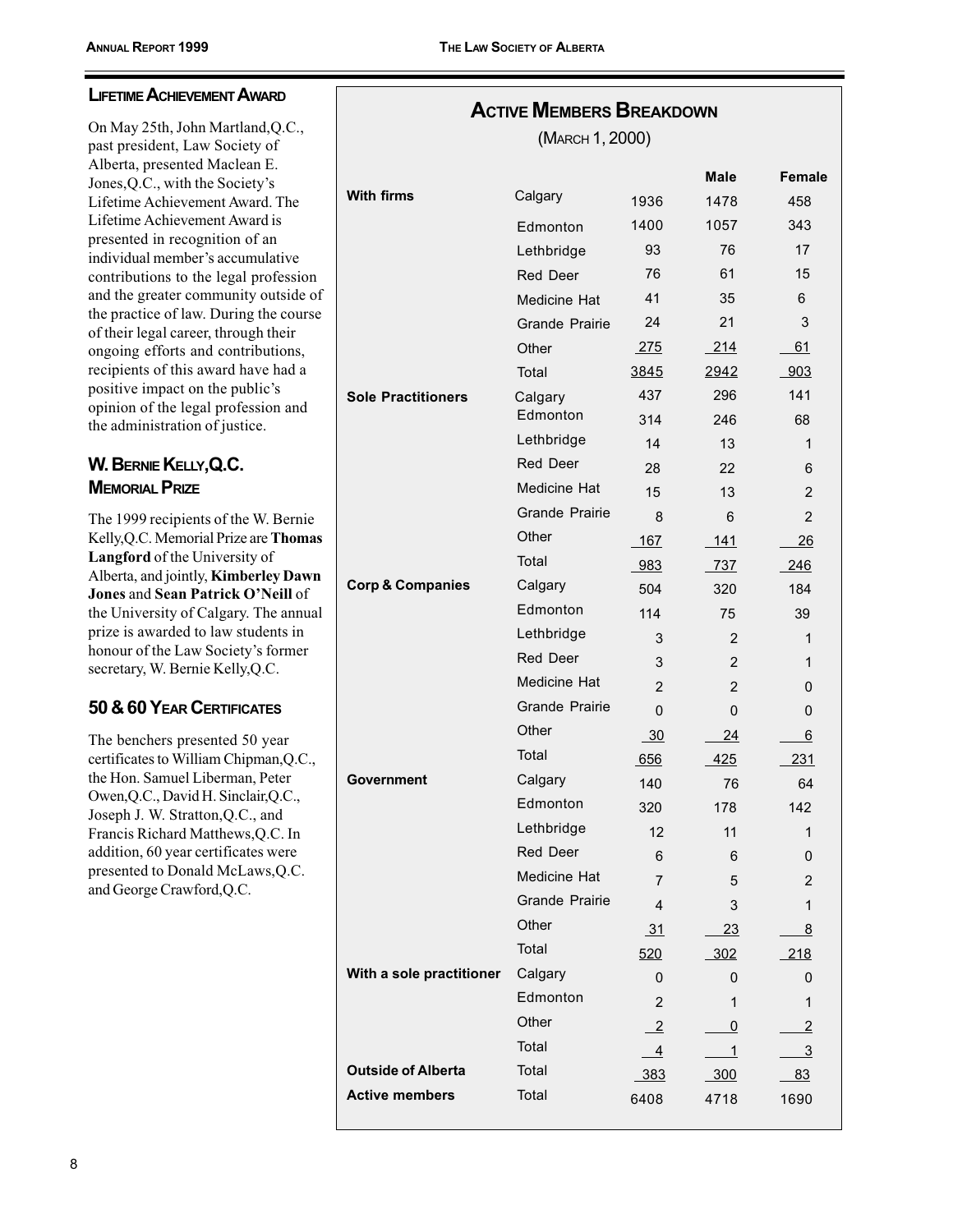### **PRESIDENT'S REPORT**



by Alan D. Macleod, Q.C., President

During most of the period covered by this report, Mr. Justice T. D. Clackson was president, until his appointment to the Alberta Court of Queen's Bench in December of 1999. Therefore, most of the activities reported on reflect Terry's presidency. The Law Society is greatly indebted to him for his excellent work as president.

#### **GOVERNMENT RELATIONS**

Our relationship with the Department of Justice improved considerably in 1999. We met with the new minister. David Hancock, shortly after his appointment to Alberta Justice. We welcome Mr. Hancock's respect for the system and for the Law Society of Alberta, and we look forward to working with him on issues of mutual concern.

#### **MULTI DISCIPLINARY PRACTICES**

The Law Society of Alberta continues to contend with the issues created by multidisciplinary practices (MDP's). The large international accounting firms have clearly moved into the delivery of legal services. To date, there is only one firm in Alberta affiliated with the big five, and they have assured the Law Society of Alberta that their firm consists of legal professionals and complies fully with The Rules of the Law Society of Alberta and The Code of Professional Conduct. However, it is of ongoing concern that eventually the non-lawyer professionals will want to share in profits of their affiliation and see a return on their investment.

In particular, our interest is in maintaining the core professional values of lawyers where non-lawyers are also members of a partnership. The issue is whether this can be accomplished without impairing the independence of the legal profession and the ability of the profession to effectively govern itself.

Since this issue affects all jurisdictions, the Federation of Law Societies of Canada is developing model rules which will address the core values of the legal profession as well as the governance and independence issues. We will debate the resulting model rules in 2000.

#### **CONTINGENCY FEES**

During 1999 the Law Society of Alberta conducted a series of town hall meetings with our members on contingency fees. That exercise was extremely valuable as it allowed our members an opportunity to forcefully express their concerns and suggestions. Ultimately the Law Society of Alberta recommended a number of changes to the Rules of Court and Schedule C, many of which have now been implemented.

#### **INTERJURISDICTIONAL MOBILITY PROTOCOL**

In 1993, the Federation of Law Societies of Canada developed the Interjurisidicational Mobility Protocol. While all of the Canadian law societies signed the protocol, to date very few have developed model rules to facilitate its implementation. During 1999 the law societies of Alberta and British Columbia took a leadership role on implementation of the protocol by implementing the protocol between the two jurisdictions. As a result Alberta lawyers are now able to practice in British Columbia for a total of 20 days on a

maximum of 10 cases without the need to formally register or pay an occasional appearance fee. The arrangement is mutual and is based on the honour system. We hope to conclude similar arrangements with other jurisdictions during 2000.

#### **PRO BONO INITIATIVE**

During 1999 the Benchers struck a Pro Bono Committee and charged it with the mandate of reviewing the profession's commitment to provide free legal services to economically and socially disadvantaged persons. The legal profession has historically provided such services to society's less fortunate members. We perform this role without fanfare in part because of obligation and in part because we are uniquely situated to do so.

The will for providing pro bono services remains strong among our profession but the structure required for acting upon that will is not well developed. As a result the committee is working upon devising a structure that will facilitate access to and provision of these services.

#### **LEGAL AID**

Throughout 1999 the Law Society of Alberta has been in negotiations with Alberta Justice on the proper funding of the legal aid system and the remuneration that should be paid to participating counsel. Progress has been slow and as a result, a mediator was appointed as a means of achieving a resolution.

In the course of negotiations, the governance structure of legal aid has become an issue. As a result, we are also exploring alternative models for governance. The governance discussions will involve Alberta Justice, the Legal Aid Society and the Law Society of Alberta.

I am pleased to be able to share with you that since the appointment of the mediator these negotiations have progressed well, and we expect a resolution imminently.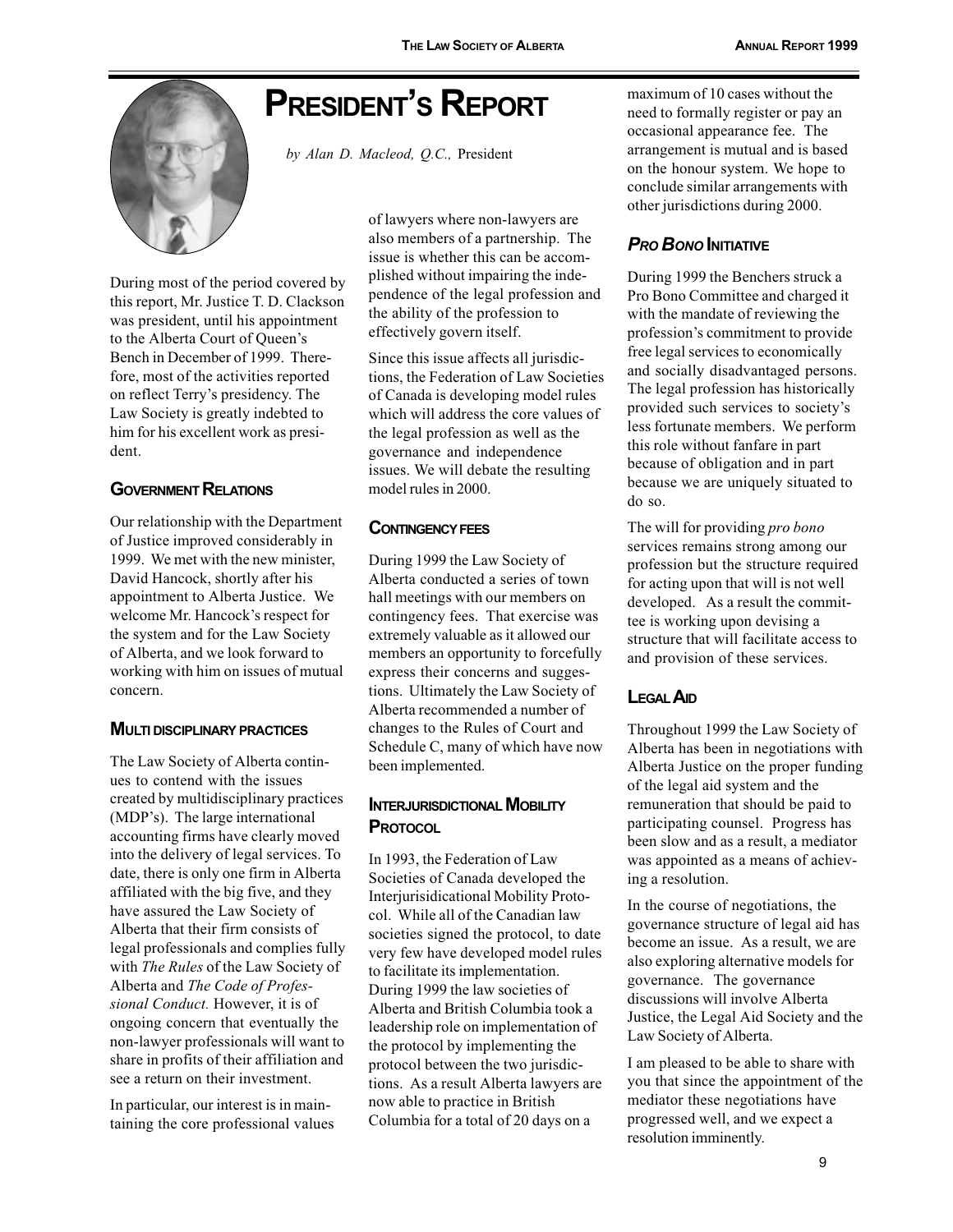#### **LAW SOCIETY ADMINISTRATION**

1999 saw significant changes in the senior management team of the Law Society of Alberta. David Turner retired after 25 years of valuable service to the Society as deputy secretary. As a result, we embarked upon a search for candidates to fill the role of second-in-command.

We were fortunate to have had the opportunity to select from among a number of excellent candidates. Ultimately, Don Thompson accepted our offer and commenced his duties in December, 1999.

Don brings 16 years of experience from the Law Society of British Columbia where he performed a variety of duties including serving most recently as their deputy executive director.

#### **IN CONCLUSION**

It is appropriate here to quote Mr. Justice Terry Clackson:

"As we enter the 21<sup>st</sup> century, the legal profession faces significant challenges and changes: Among

these are the application of new technologies to the practice of law and the administration of justice: the effects of globalization and shrinking

borders on the practice of law; and changing societal expectations. All of these are having a profound impact on how law is practised and how it will be practised in the future. I remain extremely confident of the ability of the Law Society of Alberta and the legal profession to meet these new challenges while maintaining a collegial, yet strong independent legal profession.

During 1999, tremendous work was accomplished by the more than 200 volunteers who serve on Law Society of Alberta committees. Volunteers enable the Law Society of Alberta to fulfill its statutory obligations and to develop and maintain programs designed to promote the competent provision of high quality legal services to the public while maintaining a low annual fee. Across Alberta, legal organizations such as the Legal Education Society of Alberta, Calgary Legal Guidance, the Bar Admission Program and the Legal Resource Centre continue to provide valuable services at minimal cost as a direct result of volunteers.

In my six years as a bencher I have learned much and met many. The experience has been extremely enriching. The people who constitute the staff of the Law Society have been incredibly helpful and supportive and I am indebted to each of them

My bencher colleagues are not only an industrious and intelligent lot, but also my friends. The Law Society of Alberta and its members are in very capable hands."

I couldn't agree with His Lordship more.

Respectfully yours

Don aclas

Alan D. Macleod, O.C.

### **MESSAGE FROM THE LAY BENCHERS**

#### by Morris Taylor, Janet Andersen and Wilfred Willier

As lay benchers, our role is to be the voice of the citizens of Alberta as well as to ensure that the high professional standards of lawyers are maintained. We participate in conduct and assurance fund hearings which permits us a view as to the relationship between the Law Society and the population at large.

The complaints and discipline process of the Law Society continues to earn the confidence of the public and the legal community, both of whom contribute to the integrity of the system.

We continue to be impressed with the professional and responsible manner in which the important business of the Law Society is conducted. Meetings are carefully scheduled and effectively managed. Extensive preparation material is distributed well in advance of meeting dates to allow for active discussion. Each year witnesses a continual improvement in methods and roles to better serve clients.

The elected benchers put forth a tremendous time commitment and dedication in fulfilling their duties as your representatives in Law Society matters. The amount of volunteer commitment and pro bono work being contributed is significant.

It is an enriching experience to serve as a lay bencher of the Law Society of Alberta. We are continually impressed by the dedication, energy and resources put forth by benchers, staff and committee members into the governance of the legal profession and the safeguarding of the public interest.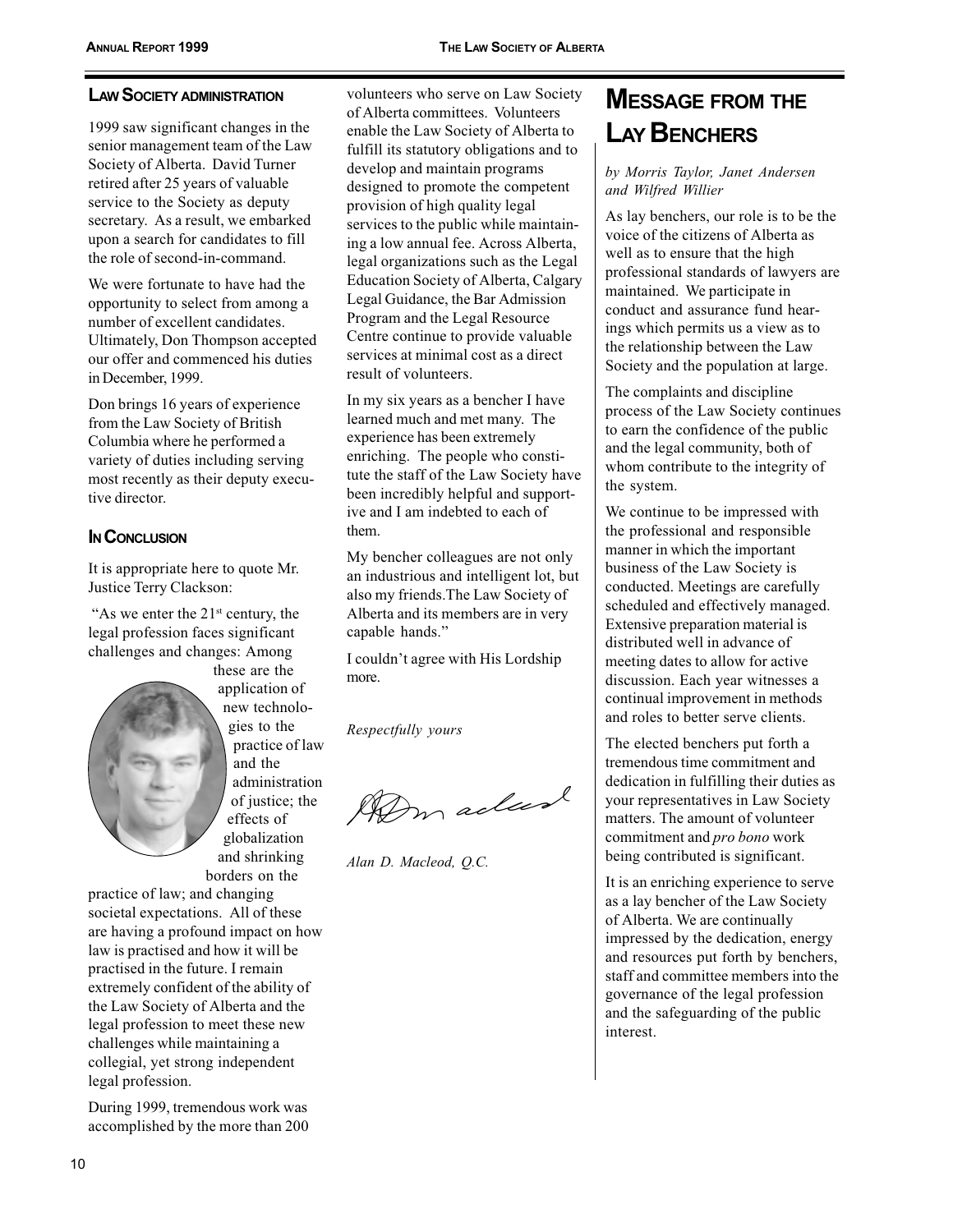# THE LAY BENCHERS -**APPOINTED IN THE PUBLIC INTEREST**

Appointed by the Minister of Justice for a two-year-term, lay benchers safe guard the public interest and ensure that the views of the public are considered on issues of pubic concern. Being a lay bencher requires active participation in the many duties of the Society, including participation on Conduct Hearings, Assurance Fund Claims, Conduct Panels and convocations as well as membership in a large variety of the Society's standing

committees.

Prior to opening a business in 1991. Janet Andersen worked for 17 vears in customer service

with a major Canadian Airline. During 1999, Ms. Andersen served on the appeal, communications, education and articling and practice review committees. Ms. Andersen's tenure as lay bencher ended in January 2000, and her efforts were greatly appreciated by the LSA.

Appointed as a lay bencher in January 1998, and reappointed in January 2000 to a second term. Morris Taylor is the president of MTR Consultants Ltd., in

Edmonton. This firm specializes in thoroughbred and harness racing in Canada and the United States. providing expert assistance to the legal profession through the Philadelphia Company, Technical Advisory Service for Attorneys. Mr. Taylor served as a member of the appeal, communications, conduct, discipline and finance committees during 1999.

Retired High Prairie

probation officer and active community volunteer, lay bencher Wilfred Willier worked for Alberta Justice and the Solicitor General for 30 years. First ap-



pointed as a lay bencher in 1998, Mr. Willier was reappointed in January 2000 to a second two year term. Mr. Willier was a member of the finance, practice review and unauthorized practice of law committees.

# **THE COMMUNICATIONS COMMITTEE**

by Alan D. Macleod, Q.C., Chair

#### **THE COMMITTEE**

 $A. D.$  Macleod  $(C)$  $J.$  Andersen  $(V.C)$ B. E. Mahonev T. Clackson  $R$ ,  $K$ ,  $R$ *uston* M. Taylor F. A. De Walle Wm. Laird Hunter G. Price CBA A. G. Young P. L. Freeman (LSA) A. MacKenzie (LSA)

The Communications Committee facilitates communication between the Law Society of Alberta, its members and the community at large, and informs the public about the profession and the practice of law.

This committee consists of benchers, a lay bencher and non benchers, including a representative of the Canadian Bar Association - Alberta Branch. During the past year, the Communications Committee as a whole met four times. Highlights of the committees work include the following:

#### **DISTINGUISHED SERVICE AWARDS**

On January 25<sup>th</sup>, 2000 the Law Society of Alberta and the Canadian Bar Association - Alberta Branch presented Distinguished Service Awards to five outstanding members of our community. Please see page 7 for details. The 2001 Distinguished Service Awards will be presented on January 26th, 2001 during a luncheon

at the Hotel MacDonald in Edmon $tan$ 

#### **PUBLICATIONS**

The Law Society of Alberta produces and distributes a variety of publications targeted at informing and educating both the profession and interested members of the public. Our primary publication, The Benchers' Advisory, which advises members of news relating to the profession and the practice of law, was published five times during 1999. From all reports it continues to be well received and read by the profession. The Law Society also contin-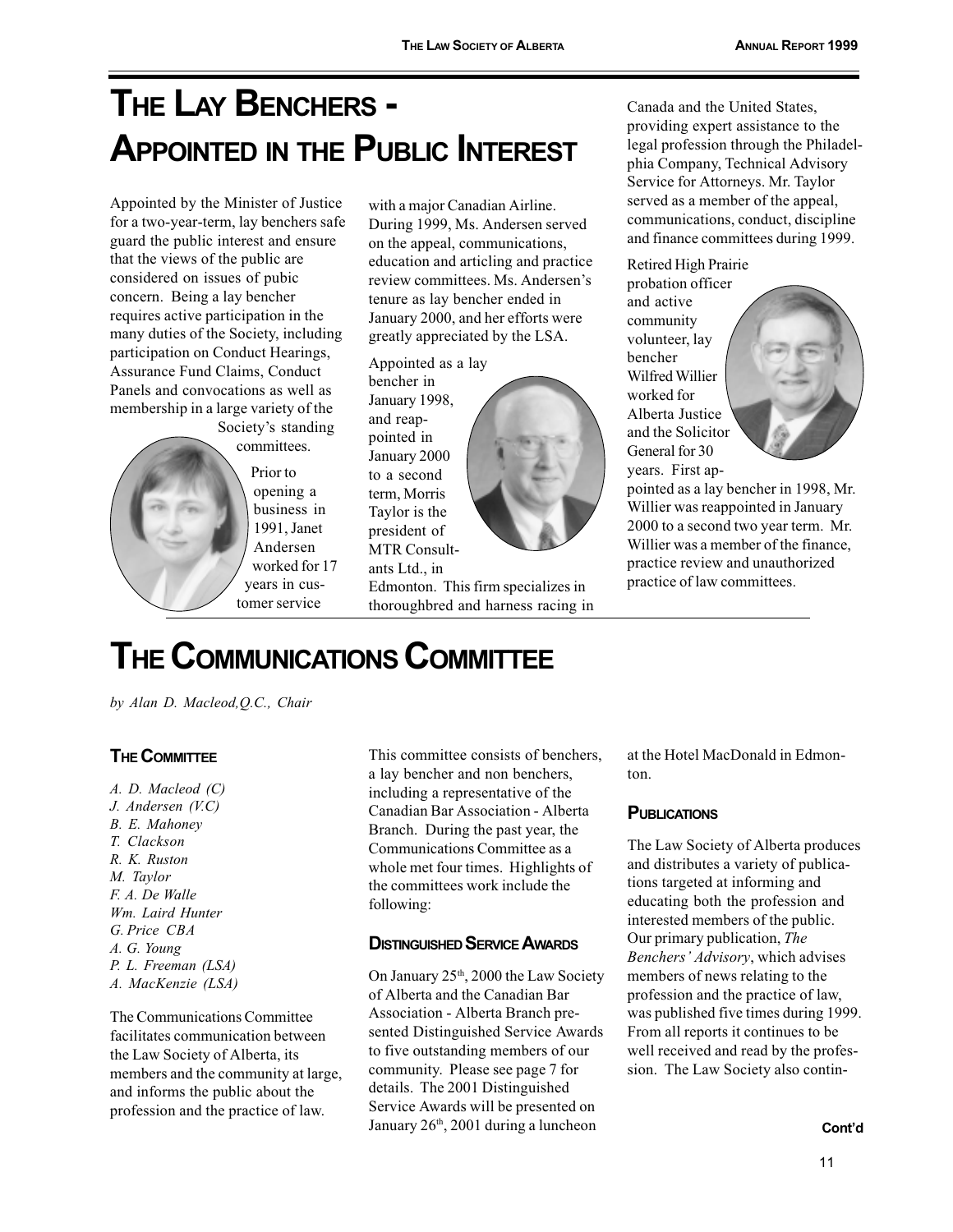ues to assist in the funding of the Newsletter, a joint publication with the Canadian Bar Association.

The Law Society prints and distributes, on a cost recovery basis, a series of consumer information brochures which provide basic information about different areas of law. These remain popular with the profession and the public. This year, the committee prepared and released two new consumer information brochures: The Process When You Divorce or Separate and Lawyers and Clients - A working relationship. The committee also reviewed and updated the existing brochures. Special thanks to Anthony Young for his ongoing effort and commitment as chair of the brochure subcommittee.

#### **MEDIA GUIDE**

The Law Society and the Canadian Bar Association co-sponsor the Media Guide, a booklet designed to assist the media find appropriate representatives of the profession to field their inquiries.

#### WWW.LAWSOCIETYALBERTA.COM

During 1999 the web site was redesigned to improve navigation and to provide easier access to information. A number of additional resources were uploaded to the web site, which currently includes The Rules, The Legal Profession Act and The Code of Professional Conduct as well as all new publications, brochures and law related links. As more and more members gain Interent access, electronic communication between the Law Society and its stakeholders will become increasingly cost efficient and feasible.

I thank all of the committee members for their outstanding efforts during 1999.

### **THE CIVIL PRACTICE ADVISORY**

by Everett L. Bunnell, O.C., Chair

#### **THE COMMITTEE**

 $E.$  L. Bunnell  $(C)$  $W.$  P. Sharek ( $VC$ ) V. May D. A. McGillivray R. K. Ruston L. A. Cusano  $T$  D Hamill E. A. Johnson D. J. Lowe E. F. Macklin A. D. Macleod P. L. Freeman (LSA) L. MacDonald (LSA)

During 1999 we witnessed further themes of reform advanced, proposing changes to the scene of civil litigation. Arising from Alberta's Justice Summit in January, reforms were proposed and developed concerning:

1. The public's need for legislation in Alberta to enable the commencement of class actions, a matter which subsequently led to a project of the Alberta Law Reform Commission, which is presently ongoing.

2. The recognition of a need to protect the litigating public in respect of the treatment of taxable costs contained as a part of contingency fee agreements, a matter which has led to new Rules of Court.

3. The need for more restrictive *Rules* for pre-trial discovery processes, a matter which produced new and controversial Rules of Court effective November 1, 1999.

The machinery of civil justice and access thereto on a cost-effective and timely basis are topics of the Wolff Report in the United Kingdom and are the subject of recommendations from the Alberta Implementation Committee of the CBA Task Force on Civil Justice Reform. A pilot

project for the introduction of case flow management in Edmonton and Calgary had been conceived.



Related operating procedures were designed by the Alberta Law Reform Institute. The proposal was that law suits would be segregated into three categories which would proceed to trial no later than in 12, 20 and 36 months. This bundle of change has been stalled for want of provincial funding. Concerns have been voiced from the legal profession about the need for more extensive consultation in this vast array of proposed reform. Discussions continue.

The desirability, necessity and feasibility of compulsory mediation as a part of the civil justice processes in Alberta is also being keenly analyzed.

We witnessed a continued exchange of views concerning the efficacy of significant changes to the Schedule "C" of the Rules of Court concerning recoverable taxable costs. Concerns have been expressed regarding a likely "chilling effect" to result, deterring access to civil justice. Others saw these reforms implemented by the Rules of Court Committee as long overdue. While the dialogue has at times been fierce, there has been no retraction of these changes.

This report would be incomplete without my expression of appreciation to all committee members for their sterling efforts throughout the year. Special acknowledgment is warranted for the support provided by our secretary, Peter Freeman, Q.C., and Corrine Kubota, his executive assistant.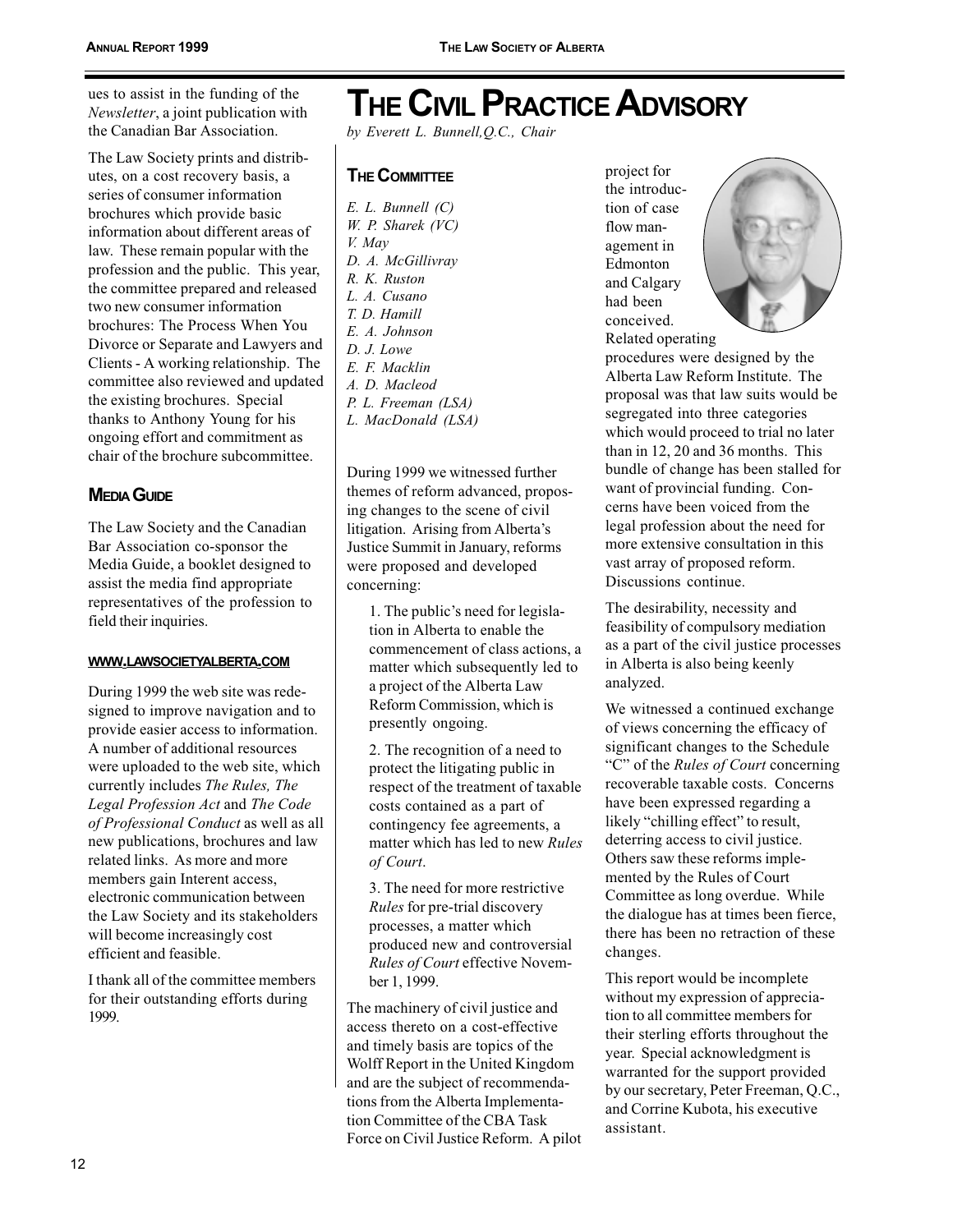# **THE CONDUCT COMMITTEE**

by Eric Macklin, Q.C., Chair

#### **THE COMMITTEE**

 $E. F. Macklin (C)$ A. Hepner (VC) L. G. Anderson E. L. Bunnell C. C. Gottselig D. A. McGillivray K. G. Nielsen S. Renouf J. Watson M. Taylor J. E. Davison M. T. Duckett B. J. Larbalestier L. G. Lien E. O. McAvity B. K. Rattan R. W. Rand K. J. Warren R. W. Wilson L.MacDonald J.D. McLeod I. MacEachern D. Guenter D. Hutchinson (LSA)

In keeping with the goal of streamlining the complaint process and ensuring its transparency to both the public and the profession, conduct guidelines are now in place setting out the procedure for dealing with conduct complaints from the time they are received by the Law Society until they are either dismissed or referred to a conduct panel. With the other conduct guidelines previously in place, we now have guidelines covering the time from the receipt of a complaint to its final disposition.

Another step taken by the benchers on the recommendation of the Conduct Committee was an amendment to Rule 98(3) of the Rules of the Law Society. While our hearings have been held in public over the last number of years (subject, of course, to some exceptions in appropriate cases), there had been no mechanism in place to allow exhibits entered during the course of a public hearing to be copied by those wanting

copies. The amended rule now provides that exhibits entered during a

hearing held in public shall be made available for inspection and copies made upon request (at a preset prescribed rate) unless the Hearing Committee directs otherwise.

One of the disciplinary remedies available to a conduct panel after reviewing the conduct of a member has been to direct that the member receive an "invitation" to meet with a bencher to review the member's conduct that gave rise to the complaint. As a result of concern expressed over the perception of the complaining member of the public when advised that the lawyer against whom the complaint was lodged had received only an "invitation," the benchers accepted the recommenda-



tion of the Conduct Committee to replace the word "invitation" with a term that more accurately connotes the intended disciplinary consequence. Such a meeting is now termed a "mandatory conduct advisory."

During 1999 Conduct Committee members spend countless hours reviewing materials in preparation for, and attendance at, conduct panel meetings. Their willingness to volunteer so much of their time speaks volumes for the support we get from our members. I wish to thank all of the bencher members of the committee and all of the non bencher members of the committee without whom we would be unable to effectively handle the ever increasing workload. Their continued dedication helps ensure the independence of the profession and our right to self govern.

Finally, I wish to acknowledge and thank Jim McLeod and the Conduct Department staff for all of their assistance and hard work.

### THE CORPORATE & **COMMERCIAL ADVISORY**

by Cheryl Gottselig, O.C., Chair

#### **THE COMMITTEE**

C. C. Gottselig (C) D. R. Spackman (VC) J. D. Bascom M. F. Swanson S. Bodie G. A. Campbell J. D. Coulter A. J. Hladyshevsky H. M. Kay D. J. Stratton  $G.$  Ho B. Romanko P. L. Freeman (LSA)

It was an interesting and productive year for the Corporate and Commercial Advisory Committee.

Under the Chairmanship of Dale Spackman, Q.C., the subcommittee on Electronic Commerce continued negotiations with the Law Society of British Columbia in an effort to develop a Public Key Infrastructure (PKI). A PKI, sometimes called a certifying authority, provides digital signatures and encryption systems to ensure electronic business transactions are trustworthy. A PKI is the enabling framework to certify that participants in electronic commerce are whom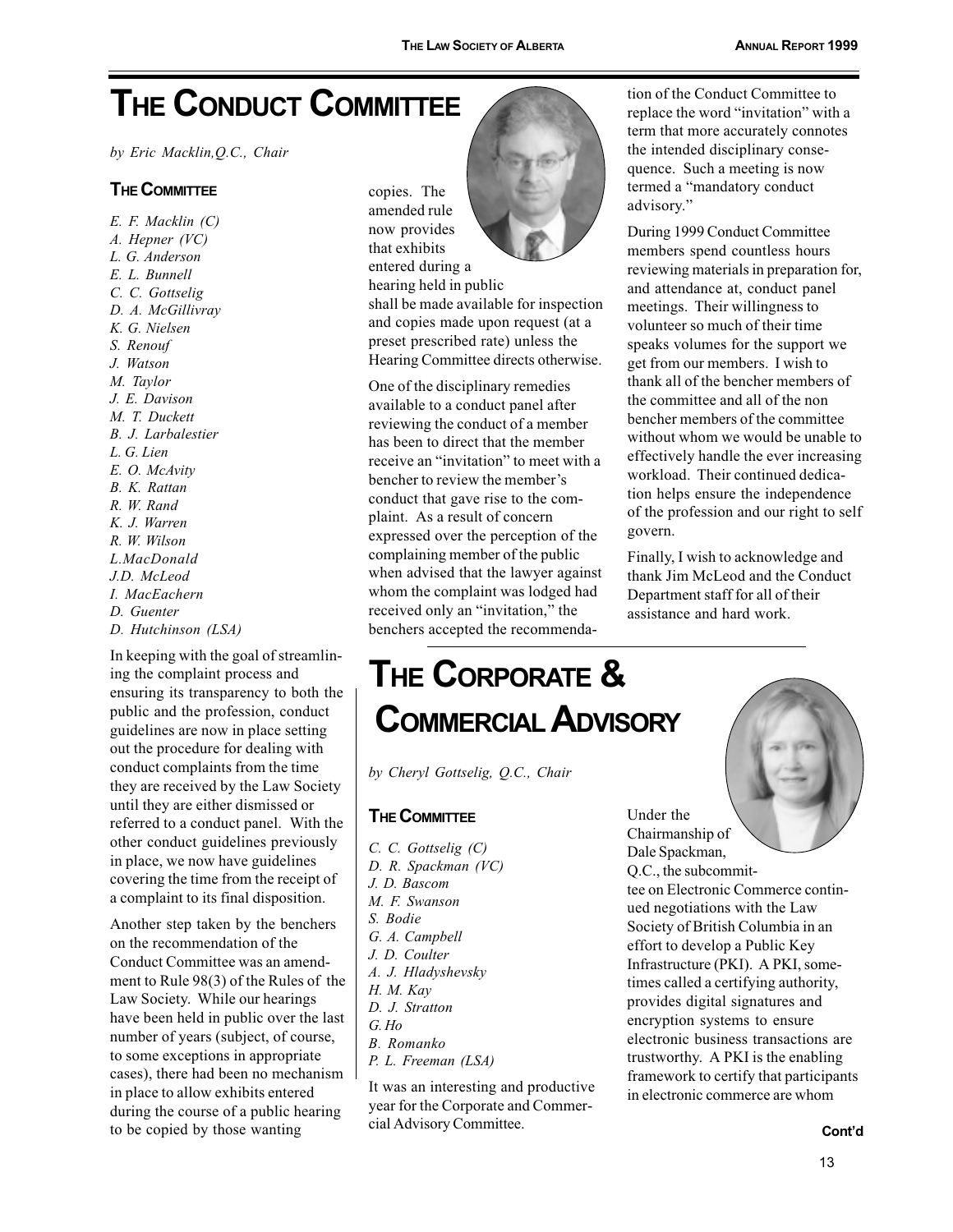they claim to be. Because the public is opting in favour of e-commerce and governments are switching to electronic filing systems, we are in need of a PKI system that will provide confidentiality, access control, authentication, integrity and non-repudiations. This topic will be discussed at the next Federation of Law Societies meeting with the view to possibly developing a national PKI structure.

The committee has continued to lobby the Alberta government on various issues including the reduction of corporate registry fees. unlimited liability corporations and needed amendments to the Alberta Business Corporations Act. A very useful meeting was held with The Honourable Pat Nelson, Minister of Government Services, in an effort to have these issues put on the legislative agenda.

With the addition of John Bascom, O.C. to the committee, we focussed on the responsibility of lawyers handling trust monies in such a way as to identify if those funds are the proceeds of criminal activities. Attention must be given to the new federal piece of legislation called the Corruption of Foreign Public Officials Act.

Sarah Brickett will be taking forward a request from our committee to amend the Canadian Lawyer Insurance **Association (Professional Liability)** Insurance Group for Alberta) policy to put coverage in place for lawyers who perform registry services for individuals "off the street."

I would like to thank each of the committee members for their tireless participation in the issues brought before this committee. The corporate and commercial world is in a constant state of change. If there are issues that need to be addressed, please contact me at cgottsel@millerthomson.ca.

**THE CRIMINAL PRACTICE ADVISORY** 

by Hugh Sommerville, O.C., Chair

#### **THE COMMITTEE**

H. D. Sommerville (C) J. Watson (VC) G. Davis l. Stevens W. Willier K. McLeod E. A. Hughes R. G. McGuaig C. Seto **B.** McLaren L. MacDonald (LSA) D. Guenter (LSA)

V. Blain, (LSA)

This committee helps sort out practice problems between crown and defence, and gives the criminal bar a more official and unified voice with which to deal with the court and government. The committee consists of a balance of practitioners from the defence bar and the federal and provincial crowns, with representation from rural and youth court practitioners as well. The committee meets regularly to help sort out difficulties before they get confrontational, and to keep everyone informed on what is going on in the criminal justice system.

In 1999 the committee continued to monitor the implementation of the *Traffic Safety Act.* While some input was made on the early stages of the legislation, the committee's main role was to keep the bar informed on the effects of the legislation. On-going competence is an important issue with the Law Society, so we wished the members to be up-to-date about this important new law.

Another issue which the committee followed was the execution of search warrants at law offices. With section 488.1 of the Criminal Code being struck down, there is a continued interest in setting up a protocol

between law enforcement agencies and the legal profession. This issue has been

going on for some time, and no final solution has yet been reached.

The ethical issue of defence lawyers communicating to the complainants in domestic assaults was brought before the committee for consideration. After significant discussion, a paper was drafted and forwarded to professional responsibility. After their approval, the paper was published in the Benchers' Advisory as the position of the Society on the issue. The paper did not purport to draw exact lines between approved and disapproved communications, but did try to show where some of the danger spots lay.

The issue of paid non-lawyer agents appearing in Provincial Court was an issue of some concern to the committee. The Romanowicz decision determined that the provinces could not prevent appearance by agents where the *Criminal Code* allowed it, but the case showed that the court did specifically have the power to refuse to hear morally incompetent advocates, such as disbarred lawvers. This committee and Unauthorized Practice were concerned with getting our position out to the courts and to the federal government.

Legal Aid issues were very much in the forefront throughout the year, both in terms of tariff negotiations and governance issues. The negotiations with Alberta Justice and the Legal Aid Society were conducted by separate committees, and were not concluded until after the end of 1999.

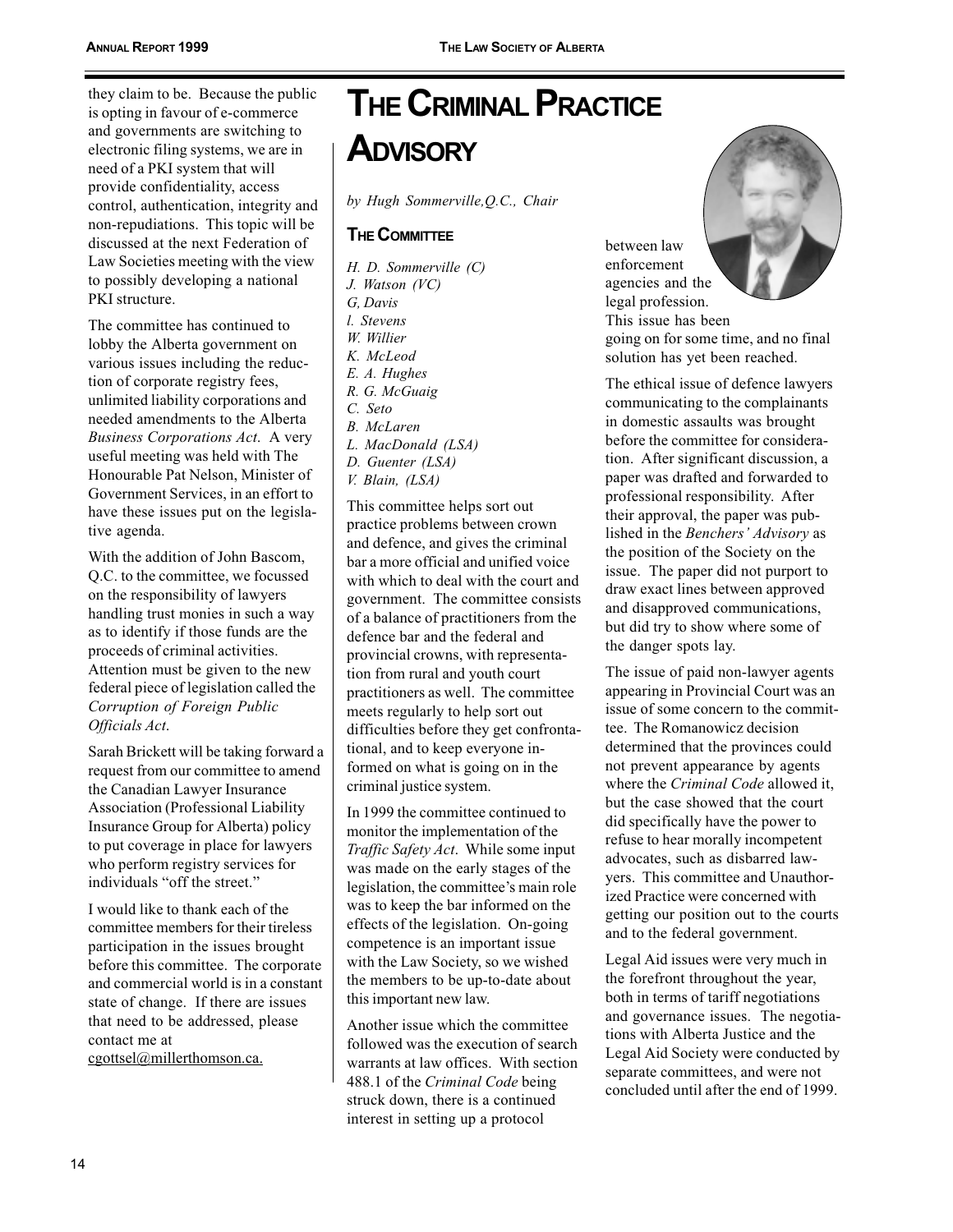# **THE EDUCATION COMMITTEE**

by Simon Renouf, Q.C., chair

#### **THE COMMITTEE**

Pat Rowbotham (C) S. Renouf (VC) L. G. Anderson C. C. Gottselig D. A. McGillivray M. F. Swanson J. Watson R. Neil Brown F. L. Schutz Dean M. Wylie  $U$  of  $C$ Dean L. Klar  $U$  of  $A$ H. A. Robertson LESA  $D. J. Turner (LSA)$ B. Gesinghaus (LSA)

The Law Society's Education Committee has faced a number of challenges in 1999 including an increasing workload addressing applications for a variety of requests for special consideration under the Law Society's rules, and the rules applicable to the bar admission course. These include applications for reinstatement to active practice, back dating of articles, qualifications for studentat-law and principal, student appeals and other matters. The guidelines developed by the committee and Law Society staff have been very helpful in handling these applications and have continued to be revised and updated.

In 1999 the Law Society's Deputy Secretary, David Turner retired. The **Education Committee was well** served by Mr. Turner for many years. The new Deputy Executive Director, Don Thompson who took office in late 1999 has already been of great assistance to the committee. The staff of the law society, particularly Brenda Gesinghaus, have continued

to provide excellent support to the committee.

A matter of considerable interest in 1999 was the development of articling recruitment



procedures, which benefitted considerably from the work of a committee under the leadership of Deans Michael Wylie and Lewis Klar. Activity on this issue continued into the year 2000.

I would like to extend my personal thanks and appreciation to all members of the committee and especially to two former chairs of the Education Committee, the Hon. Madam Justice P. Rowbotham and Francine Swanson, Q.C. for the guidance and assistance they have provided to me as chair of this committee.

### **THE FINANCE COMMITTEE**

by Ken Nielsen, Q.C., chair

#### **THE COMMITTEE**

K. G. Nielsen (C)  $E.$   $L.$  Bunnell ( $VC$ ) H. Sommerville A. Hepner M. Taylor W. Willier L. A. Johnson C. J. Miller D. A. Sirrs D. Syme D. J. Turner (LSA) M. L. Scott (LSA) B. Whitby (LSA)

The Finance Committee oversees the financial affairs of the Law Society and adjudicates on claims against the assurance fund. The committee is

responsible for reviewing the budgets of the general fund, assurance fund and Viscount

Bennett trust fund and makes recommendations to the benchers for the annual fee and assurance fund levy to be paid by members based on recommendations from the Audit Subcommittee.

#### **ANNUAL FEE**

In 1999, the budget for the general fund was prepared having regard to a benchers' resolution in November 1997 to provide for a build up of the available surplus. This year, the benchers were faced with a request to significantly increase the grant to the Joint Library Committee. The

benchers were of the view that to maintain the quality of our library services, it was necessary to double the annual library grant from \$38 to \$76 per member. This had a significant impact on the budget. To fulfill the mandate of the Law Society, it was necessary to increase the annual fee by \$65 to a total of \$840 per member. The breakdown of the major components of the annual fee is as follows:

| Total:               | \$840.00 |
|----------------------|----------|
| Legal Archives       | \$15.00  |
| Bar Admission Course | \$32.00  |
| Joint Library        | \$76.00  |
| General Fee          | \$717.00 |

15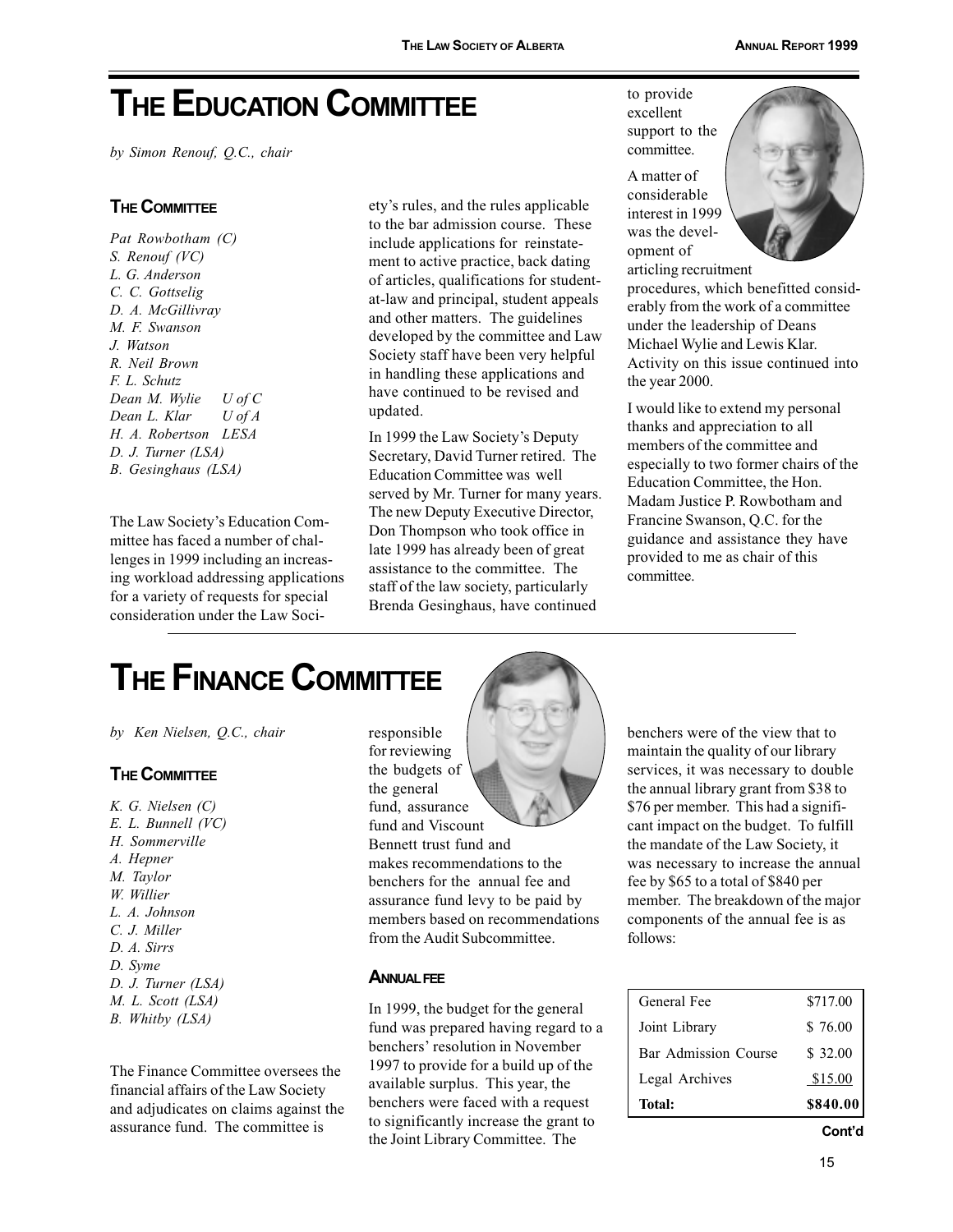#### **ASSURANCE FUND LEVY**

In 1998, the assurance fund levy was reduced from \$92 to \$67 per member. In setting the budget for the fiscal year commencing November 1<sup>st</sup>, 1999 the benchers determined that upon a review of the assets in the assurance fund available for compensating clients and based on actuarial advice received, it was necessary to increase the annual assurance fund levy to the 1998 level of \$92 per member.

#### **MISCELLANEOUS MATTERS**

1999 was the first year that the new procedures and guidelines for adjudicating claims upon the assurance fund were in place. These procedures and guidelines are working very well and have been responsible for streamlining the processing of claims against the assurance fund and for reducing the costs of processing same.

This year also saw a change in the regulations with respect to late payment of the annual fees. As a result of recent decisions of the Supreme Court of Canada, the benchers determined that it was necessary to revise Rule 165 with respect to late payment penalties. This resulted in a procedure being instituted effective for the 1999-2000 fiscal year which will see members suspended if the annual fee is not paid by March 31<sup>st</sup> of any given year.

The Finance Committee had a very active and productive year and I would like to thank all committee members and Law Society employees for their significant contributions over the year.

# **THE FAMILY LAW ADVISORY**

by Bryan E. Mahoney, Q.C. chair

#### **THE COMMITTEE**

 $B. E.$  Mahoney  $(C)$ R. K. Ruston (VC) W. E. Best R. J. O'Gorman N. F. Wm. Picard P. L. Freeman (LSA)

In 1999 the Family Law Advisory met several times to discuss family law practice issues. Since its creation in 1998 the committee has dealt with such topics as domestic violence legislation, police enforcement of access orders, access by family law lawyers to the motor vehicle registry database, reform of provincial family law legislation and access to justice.

More recently we discussed the Justice Summit, the concept of a unified family court and practice problems with the Child Support Centre, family law chambers applications and the new examination for discovery and disclosure rules. The current move to reform family law legislation has not reached the practising bar yet for comment. We expect to have input once the Ministry has made a proposal.

I would like to thank the dedicated committee members for their volunteer help during 1999.

# THE GENDER, EQUALITY & **EQUITY COMMITTEE**

by W. Paul Sharek, Q.C., chair

### **THE COMMITTEE**

 $W.P.$  Sharek  $(C)$  $G.$  Ho (VC) P. A. Rowbotham U of C A. Abougoush A. E. Acorn  $U$  of  $A$ T. Beattie  $CBA$ S. Chotalia **B.** Enge M. David Gates A. L. Kirker K. Mawani M. E. A. (Beth) Miller P. L. Freeman (LSA) S. Billington (LSA) J. Byron (resource)

In 1999, the committee received and reviewed the report of the Canadian Bar Association entitled "Racial Equality in the Canadian Legal

Profession." The committee conducted a detailed examination of those

aspects of the report directed to law societies and made recommendations to the benchers. The committee will monitor the progress of the CBA initiatives.

Part of our responsibility was to conduct an assessment of the equity ombudsperson position, as established by the Law Society in late 1996. This arose out of a benchers' resolution in February, 1998, which approved the continuation of the equity ombudsperson program to October 31, 1999 and resolved the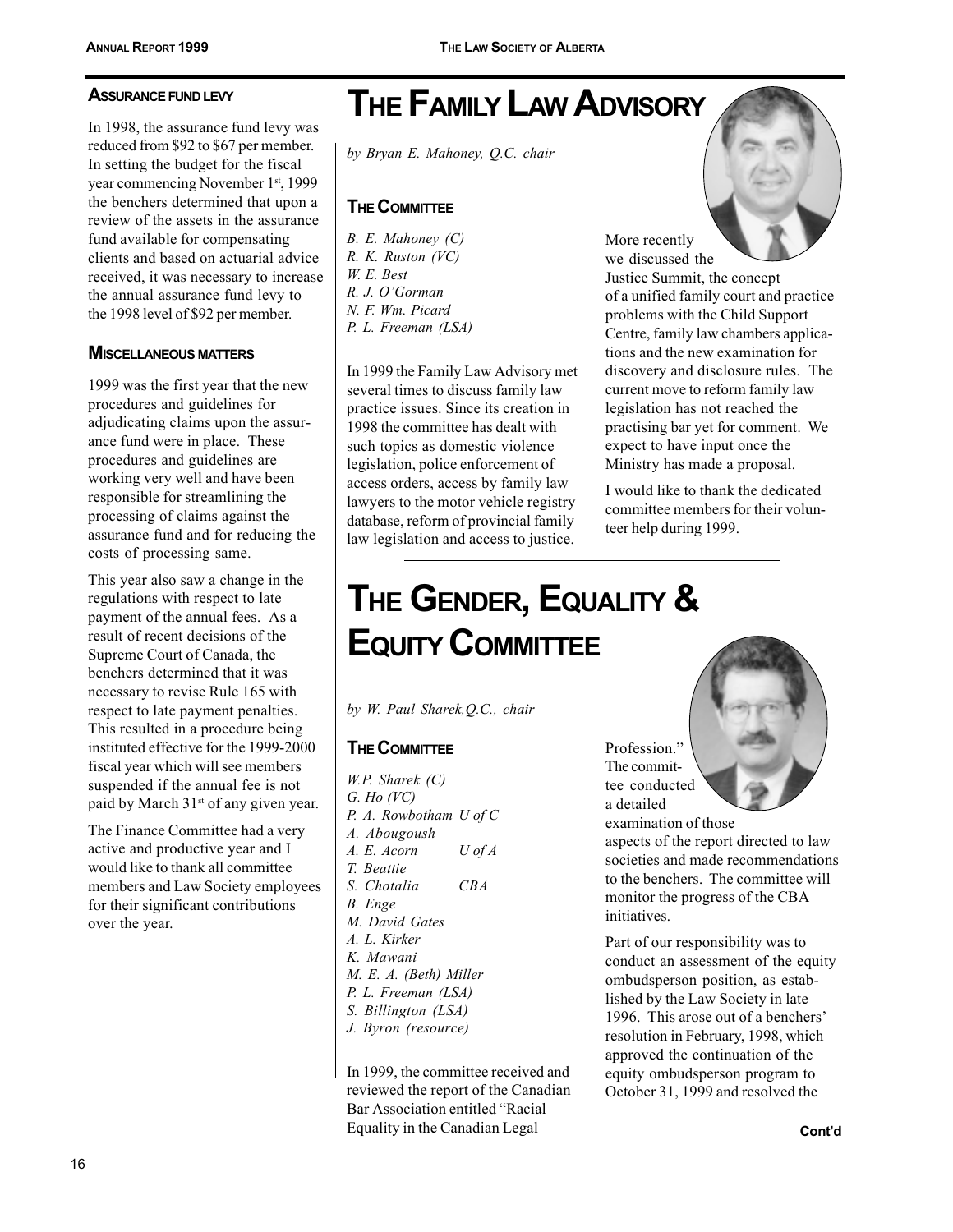program be reviewed in 1999 to determine whether it should become permanent. The committee reviewed the history of the position since its inception and the use that has been made of the program, and recommended to the benchers at the November convocation that the equity ombudsperson position be continued for three years, with annual reviews. The recommendation recognized Alberta's position as a leader in this area, and the effectiveness of the program. The benchers accepted the committee's recommendation.

In the meantime, Joanne Goss, our former equity ombudsperson, was appointed to Provincial Court and Jeanne Byron was hired as an interim equity ombudsperson. The committee was therefore instructed to proceed with the job search, and the appropriate process for advertising for candidates was initiated. Following an extensive search and interview process, we hired Jeanne Byron to fill the ombudsperson position.

In 1999, the committee continued its examination of workplace policies, including revisions to commentaries in the Code of Professional Conduct dealing with harassment.

This report would not be complete without an acknowledgement of the valuable contribution to the committee of Pat Rowbotham, who was appointed to the Court of Queen's Bench of Alberta during 1999. I was pleased and honoured to chair this committee in 1999. I wish to extend my sincere thanks to Judge Goss and Madam Justice Rowbotham for their assistance. I also appreciated the valuable work and contributions of committee members, and Susan Billington of the Law Society.

# **THE INSURANCE COMMITTEE**

by Anthony L. Friend, Q.C., chair

#### **THE COMMITTEE**

 $A.$  L. Friend  $(C)$ B. E. Mahoney (VC) D. A. McGillivray S. Renouf W. P. Sharek H. D. Sommerville Wm. J. Kenny R. D. Maxwell D. G. Stokes P. A. L. Smith CLIA Rep. S. Brickett (LSA)

The Alberta Lawyers Insurance Association (ALIA), the liability insurance program for Alberta lawyers, has completed another successful year of operation.

#### **INSURANCE LEVY**

The program's actuaries projected an actual cost per member for the program for 1999 of \$2,734. However as a result of a distribution back to the members of a portion of the surplus of \$625 per member, and as a result of a \$200 per member credit

from the Canadian Lawyers Insurance Association (CLIA),



the benchers were able to approve an insurance levy for 1999 of \$1,909. These credits were made possible as a result of better than anticipated loss experience by both ALIA and CLIA, as well as favourable investment returns. It should be noted however that through the course of 1999 the program's claims experience became somewhat worse, and while investment returns continue to be favorable, there is no guarantee that those positive investment results will continue over future years. Late in 1999 the program's actuaries reported a \$3.5 million decrease in the contingency reserve in the insurance fund. A number of factors contributed to this decrease, including the application of some of the surplus to reduce the 1999 levy, somewhat lower returns on investments, but in particular the increase in claims that is occurring. Accordingly it likely will be necessary to provide for some increase in the insurance levy to the members in future years.

#### Cont'd

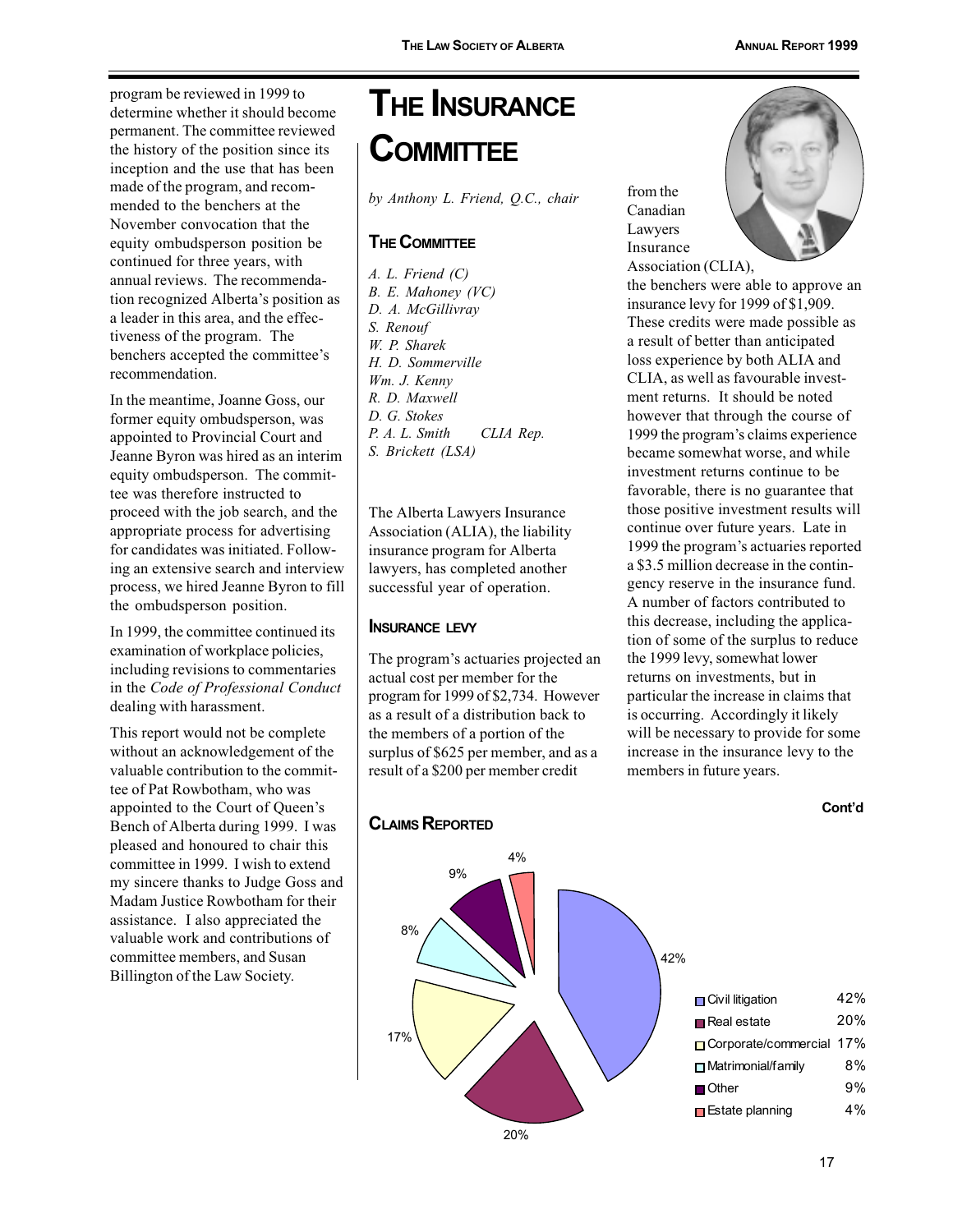#### **NAME CHANGE**

The program changed its name in 1999 from Alberta Lawyers Public Protection Association (ALPPA) to Alberta Lawyers Insurance Association (ALIA). The new name is less cumbersome and accurately reflects the purpose of the program. At the request of the Insurance Committee the benchers of The Law Society of Alberta made appropriate amendments to the Law Society's rules to reflect the name change.

#### **WAIVER OF DEDUCTIBLE**

In 1997 the benchers waived the \$5,000 per member deductible applicable to claims against the program. Furthermore, the benchers waived the surcharge on the insurance levy that had been made for claims under \$10,000 if the member had no paid claims for five years.

These waivers have been in place since 1997 with no apparent adverse impact on the program. These measures appear to have resulted in the ability to close files at an earlier stage and thereby reduce costs. As a result of the experience to date, the benchers on the recommendation of the Insurance Committee, have decided to continue for the time being the waiver of the deductible.

#### **OTHER ISSUES**

The Insurance Committee will continue to deal with a number of issues that have arisen in connection with the program, including the exclusion of claims arising from members pursuing ancillary business activities, the handling of foreign legal consultants and practitioners in Alberta who are providing advice on foreign laws and who may be registered to practice in other jurisdic-

tions, and the implementation of a Western Torrens project which contemplates changes in property conveyancing and registration practice. These are on-going issues to be addressed by the Insurance Committee in the future.

#### **CONCLUSION**

The professional liability insurance program experienced another year of successful operation. I acknowledge the time, effort and contributions of all of the members of the Insurance Committee over the past year. In addition, the outstanding role played by Sarah Brickett, Director of Insurance, and all of the ALIA staff must be recognized. The continued success of the program and the many benefits provided to the membership are the result of their hard work and abilities.

# **THE JOINT LIBRARY COMMITTEE**

by Francine Swanson, Q.C. chair

#### **THE COMMITTEE**

M. F. Swanson (C) H. D. Sommerville (VC) M.E. Brvant D. Dancik U of A, ex Officio D. Sanders Uof C, ex Officio **B.** Mcinnes Dept. Of Justice  $G$ . Ho Dept. Of Justice V. H. Mvers A. B. (Porter) Chrenek P.L. Freeman (LSA)

As the costs of legal materials increase, more lawyers are turning to libraries and online databases as alternatives to private library collections. The benchers recognize that the courthouse library system provides an essential service to the legal profession and the public. To provide better legal information services in the new electronic world in 2000, the restructuring plan for the courthouse libraries includes updating collections, increased Internet access and the hiring of a new manager of legal information services for the libraries.

Funding for the courthouse library system comes from three sources: The Alberta Law Foundation (ALF). Alberta Justice and the Law Society of Alberta through the library levy.

ALF and Alberta Justice funding is provided for specific expenditures. ALF provides contributions in cash while Alberta Justice makes "in kind" contributions of staff and facilities. Coordinating the contributions is a key element of the funding process. In 1999, ALF and Alberta Justice jointly agreed to support the internet access plan: ALF approved a one time grant of over \$110,000 (a wel-

comed new contribution) to fund the hardware for internet access in all 26 libraries. while Alberta Justice agreed to provide up front



and ongoing technical IT assistance and network access (a great addition to its "in kind" contributions).

The library levy provides general funding. The general nature of the library levy is extremely important in the overall coordination of the funding as the library levy fills the widening gaps between the contributions made by ALF and Alberta Justice. For the last six years, the library levy had been fixed at \$240,000 per year. Commencing in 2000, the benchers increased the library levy from \$38 to \$76 per member.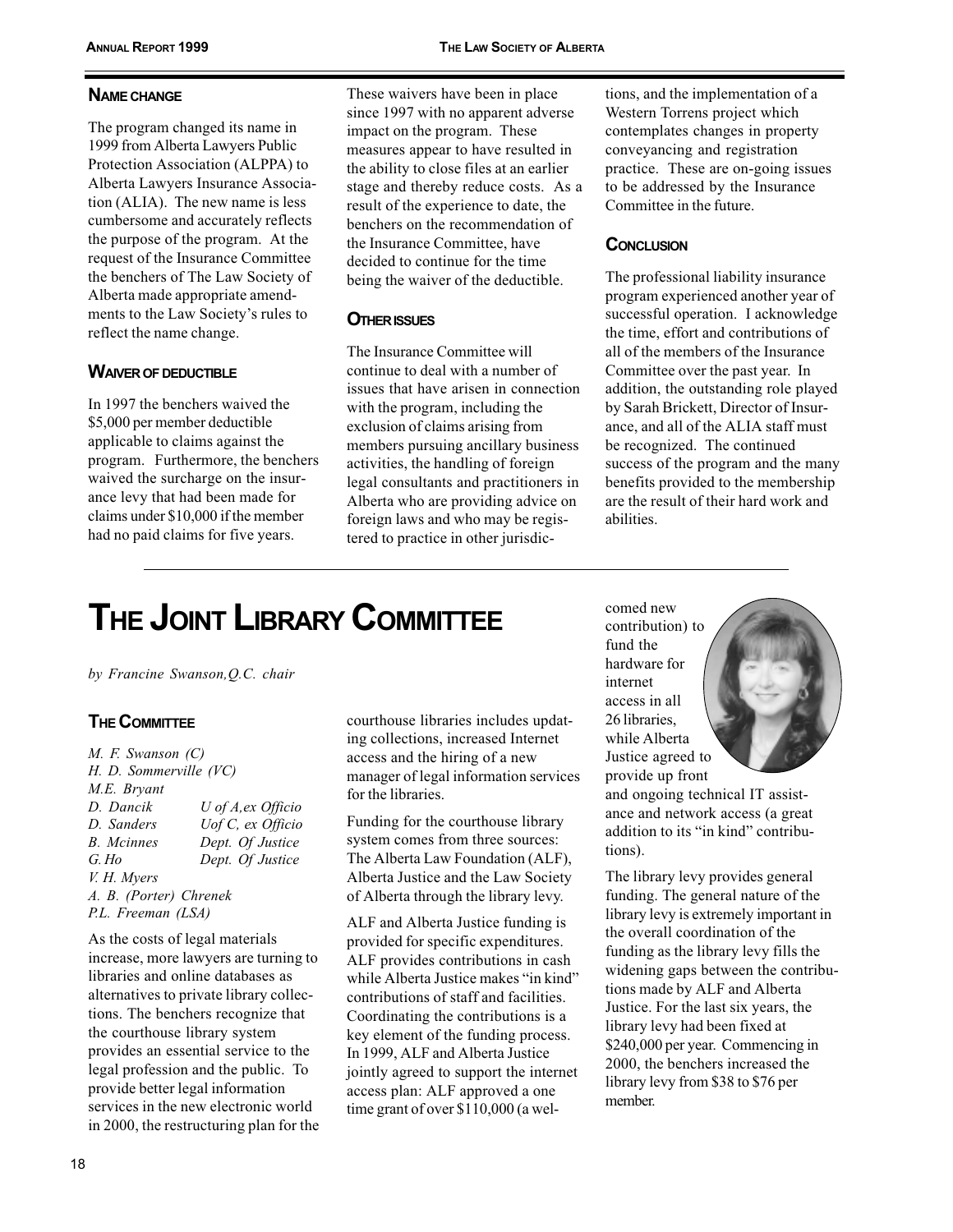# THE PROFESSIONAL RESPONSIBILITY **COMMITTEE**

by John D. Bascom, Q.C., Chair

#### **THE COMMITTEE**

 $J.$  D. Bascom  $(C)$  $R. K.$  Ruston (VC) A. L. Friend G. E. Bowker B. R. Carbert D. G. Cole R. J. Everard S. D. Hillier  $H. J. L. Irwin$ B. L. Maxston S. Raby B. Vogel (LSA) L. MacDonald (LSA) P. McLaughlin (LSA) I. MacEachern (LSA) V. Blaine (LSA)

#### **JOINT LIBRARY (CON'T)**

Library fees for lawyers in other provinces across Canada range from a high of over \$350 per member per vear in Ontario. New Brunswick and Newfoundland to a low of \$105 in British Columbia. At \$76 per member, the Alberta library levy is still far below the average.

Special thanks are extended to Lillian Vilborg MacPherson and Olga Kizlyk Scarpari, who provided library consulting services; Owen Snider, Executive Director of the Alberta Law Foundation and the Board of Directors of the Alberta Law Foundation: Tony Friend, Chair, David Steele, Nolan Steed, Karen Swartzenberger, Michael Frey, Orest Olineck and Jim Pender, who continue to support the objectives of the courthouse libraries with significant financial contributions; the many people in Alberta Justice who work in the libraries; and Rod Wacowich, Q.C., Assistant Deputy Minister, and Geoff Ho of Alberta Justice for their support and cooperation concerning the restructuring plan.

The Professional Responsibility Committee met regularly during 1999 to review issues relating to the interpretation and application of the Code of Professional Conduct, and ethical questions in general. I noted that many of the ethical inquiries we received concerned confidentiality and solicitor/client privilege. Although we have a specific chapter in the Code of Professional Conduct dealing with confidentiality, the committee found that lawyers are frequently asked to breach confidentiality by individuals or corporations outside of the legal community. Additionally, the federal government has proposed new legislation which will replace the existing Proceeds of Crime (Money Laundering) Act, which will require lawyers to record and report certain types of transactions which would be classified as confidential under Chapter 7 of our Code of Professional Conduct. The purpose of Bill C-22 is to deter and detect *money laundering*, however, the Professional Responsibility Committee feels that if Bill C-22 becomes law, lawyers will find themselves in constant conflict over their ethical duties and the obligations mandated by federal legislation.

The Professional Responsibility Committee continues to respond to inquiries from members of our profession and on some occasions we are asked to provide an opinion by another Law Society committee.

From time to time the committee has been asked to provide an opinion where the fact situation involves a legal question that is connected with an ethical inquiry. In such cases the committee provides only an opinion concerning the ethical inquiry and we advise the individual or group making the inquiry that the legal aspects of the question are beyond the jurisdiction of the committee.

I would like to all of the committee members for their expertise and experience which assisted the committee in responding to our members. I



would also like to thank Barry Vogel and Paul McLaughlin, who regularly attend the meetings and whose knowledge and input are greatly appreciated. Finally, I would like to thank the committee administrator, Vicky Blaine, who organized the meetings and provided valuable assistance to the chair.

# **THE PRACTICE REVIEW COMMITTEE**

by Virginia M. May, Q.C., Chair

#### **THE COMMITTEE**

 $V. M.$  May(C) M. F. Swanson (VC) J. Andersen E. Bunnell K.G. Nielsen B. E. Mahoney R. K. Ruston W. P. Sharek H. D. Sommerville J. Watson W. Willier S. R. Creagh P. J. Davis R. Dutchak B. Ede F. R. Fenwick P. G. Lister R. A. Philp G. Sharek B. Cooper (LSA) M. Rogers (LSA)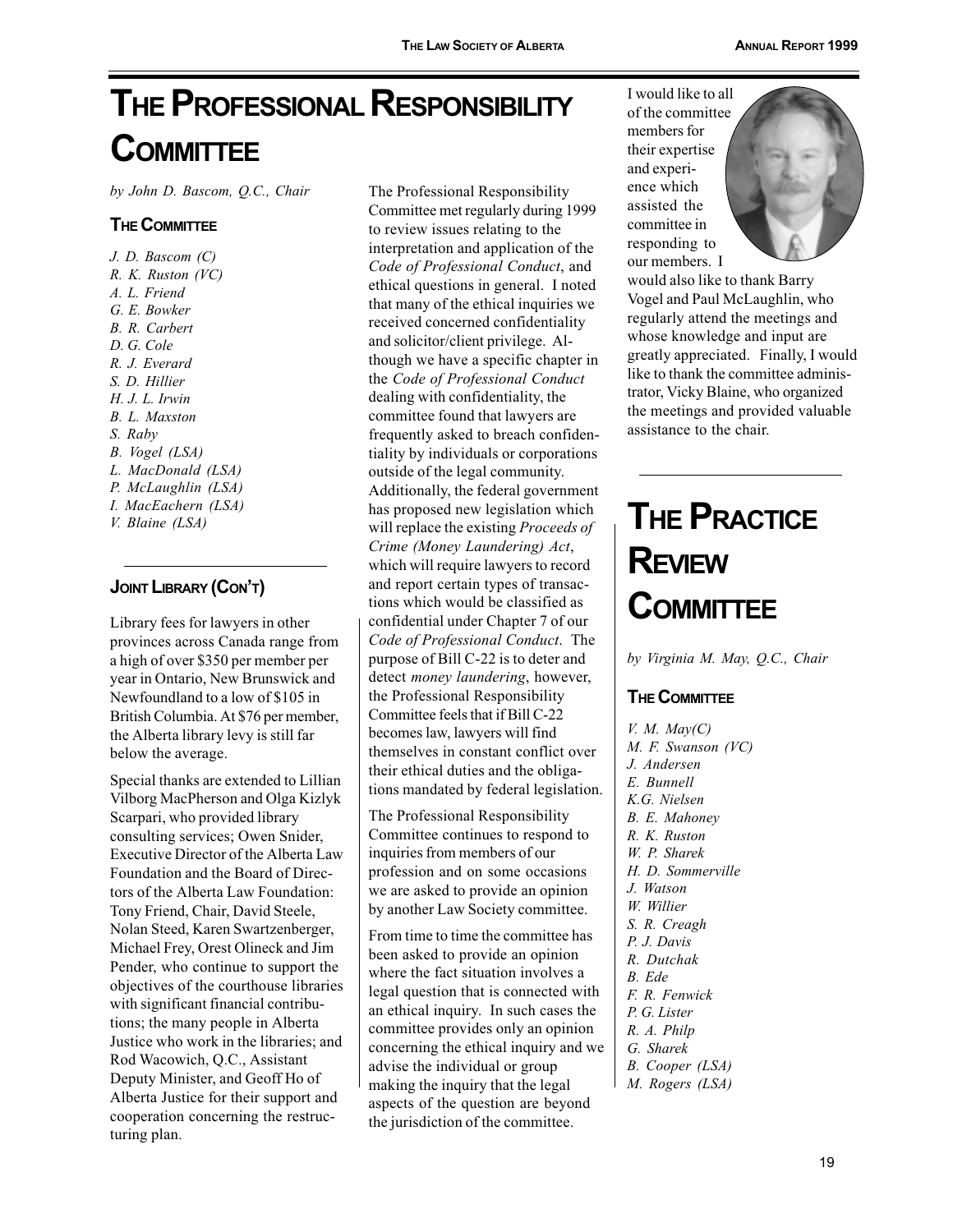The Practice Review Committee is the helping hand of the Law Society. Throughout 1999, the Practice Review

Committee provided remedial assistance to an ever-increasing number of Law Society members. 179 new files were opened in 1999, compared to 27 files in 1997 and 90 files in 1998. Since the practice review process largely depends upon the full cooperation of a member, this increase reflects a greater awareness of the benefits of the assistance provided by the Practice Review Committee both to the member and to the public.

Anything that impairs a lawyer's ability to do his or her job does not result from a moral failure, but rather from a condition that can be aided and overcome. Whether the impairment which is adversely affecting an ability to practice relates to alcoholism or substance abuse, health problems, stress, or just an unrecognized disinterest in the practice of law, the matter does not usually get resolved without assistance.

The focus of the Practice Review

Committee is oriented towards competency, not discipline. It is one of the most effective tools that the Law Society has for monitoring the competency of its members and therefore, in maintaining and improving the image of the lawyer to the public. The Law Society is currently involved in implementing comprehensive competency planning and Practice Review is an integral part of that process.

The Practice Review Committee is playing, and will play, an ever larger role in the competency process. For example, the committee is working on developing practice improvement seminars. The committee, together with the Education Committee, is involved in looking at the issue of mentoring and how to deal with the suitability of a member to become a principal for a new student of law. It is an interesting, but not surprising finding by the Practice Review Committee, that often the members that need remedial assistance from the Practice Review Committee have not received adequate articles in the first place, possibly as a result of a principal incapable of providing such.

Other branches of the Law Society, including the Complaints Resolution Officers, the Conduct Committee or a hearing panel of a Conduct Commit-

tee, refer lawyers to the Practice Review Committee. ALIA can also refer members. The member's cooperation with the Practice Review panel is voluntary, except in the case of referral from the Conduct Committee or a hearing panel, which is authorized to mandate a member's cooperation with Practice Review. Many hours are spent by fellow practitioners assisting those members who have been referred to the Practice Review Committee and the results, both to the individual member needing the assistance and to the member of the public receiving the final product of a lawyer's intellect, have shown that preventative intervention can work for all.

I have very much appreciated the opportunity to work with Barbara Cooper, the Law Society's practice review director, and with Merry Rogers who works with her closely every day. In addition, I so much enjoyed working with my fellow Practice Review Committee members, benefitting myself from their experience and dedication. In addition, I found the work of the committee itself most rewarding in terms of seeing some of my fellow members become competent, confident and unstressed members of our society again.

# THE UNAUTHORIZED PRACTICE COMMITTEE

by Larry Anderson, Q.C., Chair

#### **THE COMMITTEE**

 $L.G.$  Anderson( $C$ ) H.D. Sommerville (VC) **B.** Mahonev W. Willier D. Kiss L. McLellan J. Phillips J. McLeod (LSA) L. MacDonald (LSA) J. Stoliker (LSA)

The primary purpose of this committee is to receive and review complaints regarding individuals or entities appearing to perform legal services without proper authorization. The committee met on five occasions and a vetting panel of the committee met an additional five times. During the year we handled between 20-30 matters, many of which were dealt with on a multiple, ongoing basis throughout the year. The concerns covered a broad spectrum of legal services including

debt collection, family, civil litigation, criminal law, workers' compensation issues and real



estate. Fortunately, most of the matters can be and were dealt with by means other than prosecution. Approximately five matters involved prosecution, several of which had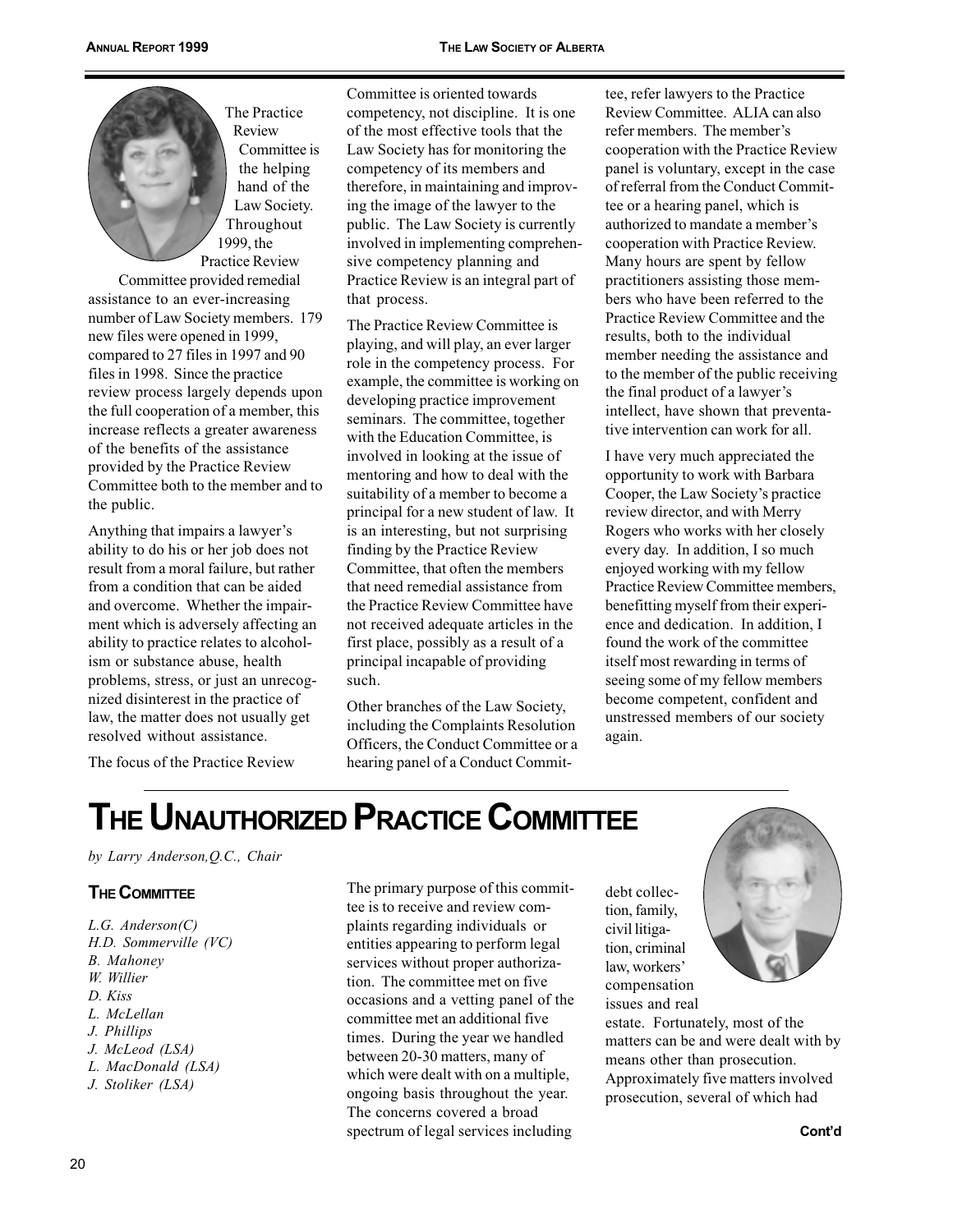been commenced prior to this committee taking over for 1999 and a couple of prosecutions were commenced during this period.

The committee also assumed a proactive approach with a view to raising the profile of the committee and furthering the Law Society's efforts to ensure quality representation for the public. In this regard, the committee published a brochure outlining the differences between qualified lawyers and legal agents. Due primarily to the efforts of Lillian McLellan, the brochure was prepared and forwarded to the Communications Committee for fine tuning and intended publication in the year 2000. The committee also prepared a position for consideration by the **Executive Committee regarding** proposed amendments to the Criminal Code provisions dealing with legal agents. A recent amendment to the Legal Profession Act, which excludes disbarred lawyers from acting as legal agents where statutes would otherwise permit, was advertised and circulated amongst the judiciary and the bar. This has helped to resolve a reoccurring problem particularly in the criminal and quasi-criminal courts.

I would like to thank all of the committee members for their contributions and further extend the committee's gratitude to Jim McLeod and Joni Stoliker who made our work much easier. The work of Greg Busch and Steve Bach who investigated many of the matters is also acknowledged with appreciation.

### **OTHER 1999 STANDING COMMITTEES**

#### **EXECUTIVE**

President T. D. Clackson A. D. Macleod President-elect E. F. Macklin Conduct Education P. A. Rowbotham Finance K. G. Nielsen Insurance A. L. Friend Practice Review V.M.May Prof. Resp. J. D. Bascom Law Society P. L. Freeman

#### **ADVISORY COMMITTEE ON CUSTODIANSHIPS**

A. Hepner (C) K. E. Laws J. M. Shafir D. J. Turner (LSA) B. Whitby (LSA)

#### **APPEAL**

President T. D. Clackson President-elect A. D. Macleod E. F. Macklin Conduct Conduct A. Hepner Practice Review V.M.May M. F. Swanson **Practice Review** L. G. Anderson K. G. Nielsen J. D. Bascom S. Renouf E. L. Bunnell P. A. Rowbotham A. L. Friend R. K. Ruston C. C. Gottselig W. P. Sharek B. E. Mahonev H. D. Sommerville D. A. McGillivrav J Watson J. Andersen W. Willier M. Tavlor S. Arsenault (LSA)

#### **ELECTRONIC COMMERCE**

(Subco of Corporate & Commercial) D. R. Spackman (C) C. C. Gottselig J. D. Coulter J. J. Ruitenschild P. L. Freeman (LSA)

#### **EDUCATION APPEALS PANEL**

(Subco. Education) P. A. Rowbotham (C) R. Neil Brown D.J. Turner (LSA) B. Gesinghaus (LSA)

#### **EDUCATION PLANS & ARTICLING**

(Subco. Education) L. G. Anderson (C) J. Andersen F. L. Schutz H. A. Robertson LESA, ex Officio D. J. Turner (LSA) B. Gesinghaus (LSA)

#### **TRANSFER & MOBILITY**

(Subco, Education) M. F. Swanson (C) H. M. Kay J. Law Dean M. Wylie U of C R. Reeson (Transfer Exams) D. J. Turner (LSA) B. Gesinghaus (LSA)

#### **AUDIT**

(Subco. Finance) A. L. Friend (C) J. Watson (VC) R. D. Hupfer James S. Peacock J. S. Steel M. L. Scott, LSA P. L. Freeman, LSA

#### **LEGAL ARCHIVES**

J. Watson (C) G. E. Price J. T. Neilson P. L. Freeman (LSA)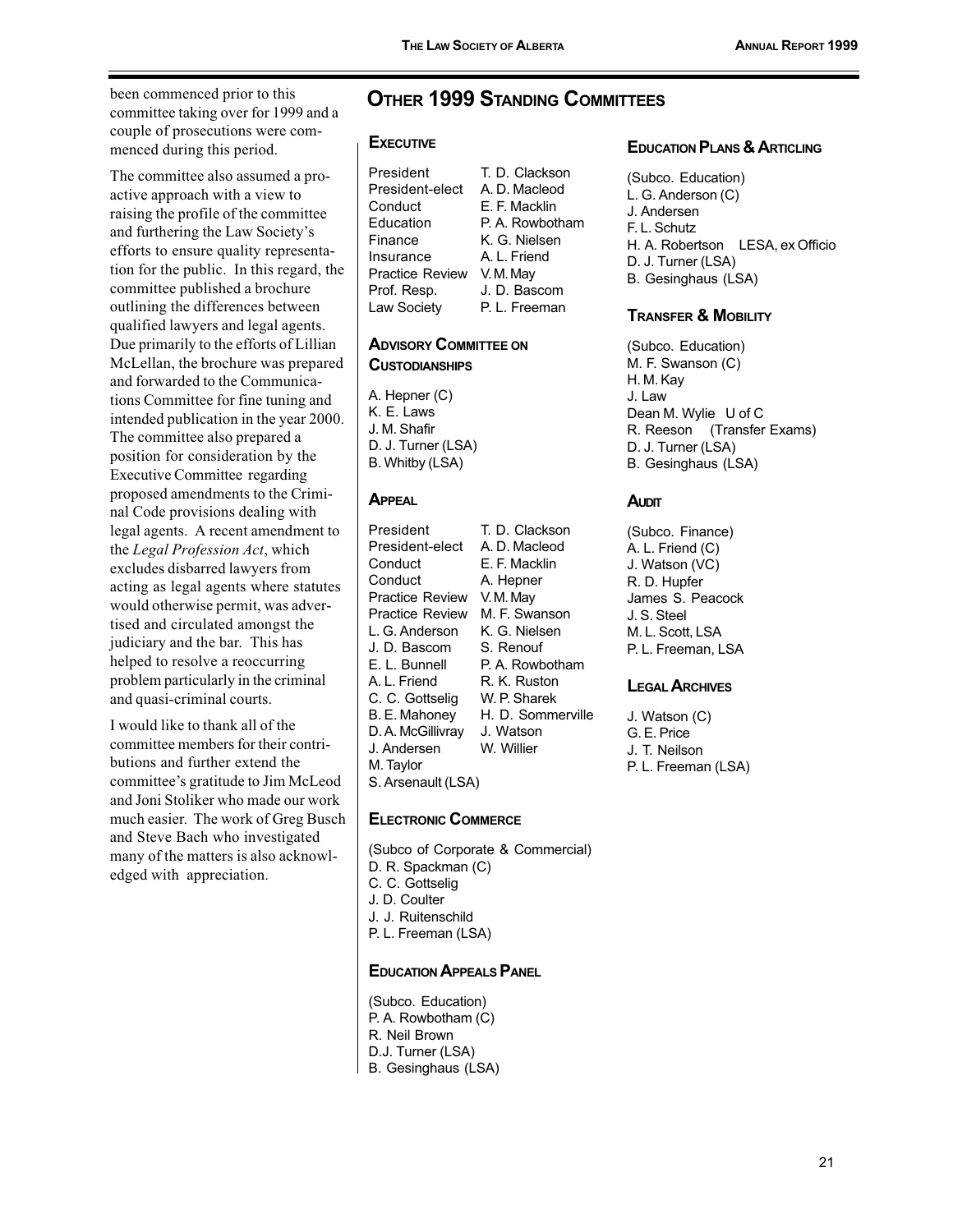### **1999 AD HOC COMMITTEES**

#### **ALBERTA REGISTRIES LIAISON**

Steve Raby (C) Jack Dunphy Lyndon Irwin **Rex Nielsen** Christine Rapp David Stratton Peter Freeman (LSA)

#### **ANCILLARY BUSINESS & MULTIDISCIPLINARY PRACTICE**

Patricia Rowbotham (C) Gordon Flynn Elwood Johnson Barbara Snowdon Corinne Peterson William H. Smith J. Philip Warner Peter Freeman (LSA) Susan Billington (LSA)

### **CLAIMS COMMITTEE**

(SUBCO. INSURANCE)

D. Boyer J. Brumlik E. Macklin D. A. McGillivrav A. G. McKay S. L. Miller K. G. Nielsen G K Randall G. F. Scott P.A.L. Smith S. Brickett (LSA)

### **INFORMATION TECHNOLOGY STEERING COMMITTEE**

M. Scott (LSA) I. Fadden (LSA) D. Fong (LSA) L. MacDonald (LSA) J. Stoliker (LSA) M. Sikorski (LSA) B. Gesinghaus (LSA) J. Watson

#### **LEGAL AID NEGOTIATING**

S. Renouf (C) J. Bascom M. Duckett R. O'Gorman R. Short M. Taylor

#### **LIBRARY NEGOTIATING**

F. Swanson P. Warner D. Mercer **B** McInnes P. Freeman (LSA)

#### **LIMITED LIABILITY**

A. L. Friend G. F. Flynn

#### **PRO BONO COMMITTEE**

T. D. Clackson (C) A. D. Fielding (VC) R. K. Ruston S. Renouf A. D. Hunter E. H. Molstad T. McGregor

#### **SPECIALIZATION**

J. D. Bascom (C) N. F. Wm. Picard (VC) L. G. Andreachuk S. D. Hillier H. A. Robertson, LESA R. Carter M. Naber-Sykes

#### **TITLE INSURANCE WORKING GROUP**

J. Dunphy (C) L. Irwin S. Raby S. Shavers P. Smith P. Freeman (LSA)

#### **TRANSFER OF INFORMATION BETWEEN DEPARTMENTS WITHIN LSA/ALIA**

K. Nielsen A. Macleod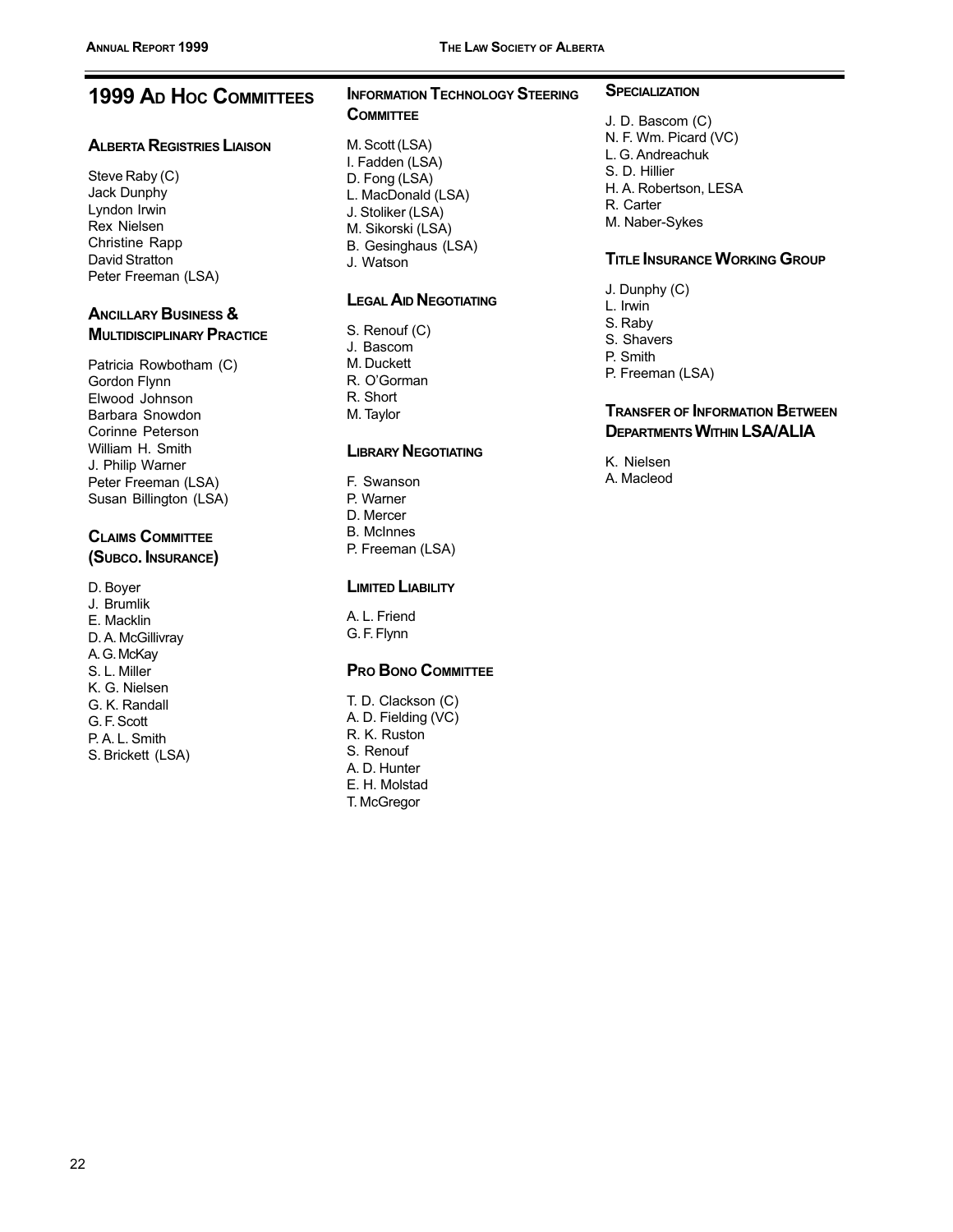**AUDITORS' REPORT** 

### THE LAW SOCIETY OF ALBERTA **CONDENSED FINANCIAL STATEMENTS** Остовек 31, 1999

To the Members of The Law Society of Alberta

We have audited the financial statements of The Law Society of Alberta as at October 31, 1999 in accordance with generally accepted auditing standards and expressed an unqualified opinion on these financial statements in our report dated December 14, 1999.

In our opinion, the information contained in the attached condensed balance sheet and condensed statement of revenue, expenses and balance of funds is consistent with the above mentioned financial statements from which it was derived.

receivate Louelooper us

PRICEWATERHOUSECOOPERS LLP CHARTERED ACCOUNTANTS **DECEMBER 14, 1999** 

> A copy of the complete financial statements is available by writing to M. L. Scott, Treasurer, The Law Society of Alberta.

#### **CONDENSED BALANCE SHEET** Остовек 31, 1999  $(1,000)$ 's of DOLLARS)

| <b>Assets</b>                       | 1999   | 1998   |
|-------------------------------------|--------|--------|
|                                     | \$     | \$     |
| Current                             | 2,238  | 2,273  |
| Investment                          | 8,487  | 8,720  |
| <b>Trust assets</b>                 | 292    | 265    |
| <b>Fixed assets</b>                 | 521    | 239    |
|                                     | 11,538 | 11,497 |
| <b>Liabilities and Fund Balance</b> |        |        |
| <b>Current liabilities</b>          | 636    | 381    |
| Reserve for clients                 | 877    | 1,020  |
| <b>Trust liabilities</b>            | 292    | 265    |
| Deferred rent                       | 605    | 673    |
| Contributed trust capital           | 22     | 22     |
| Contingency reserve                 | 6,056  | 6,251  |
| Fund balance                        | 3,050  | 2,885  |
|                                     | 11,538 | 11,497 |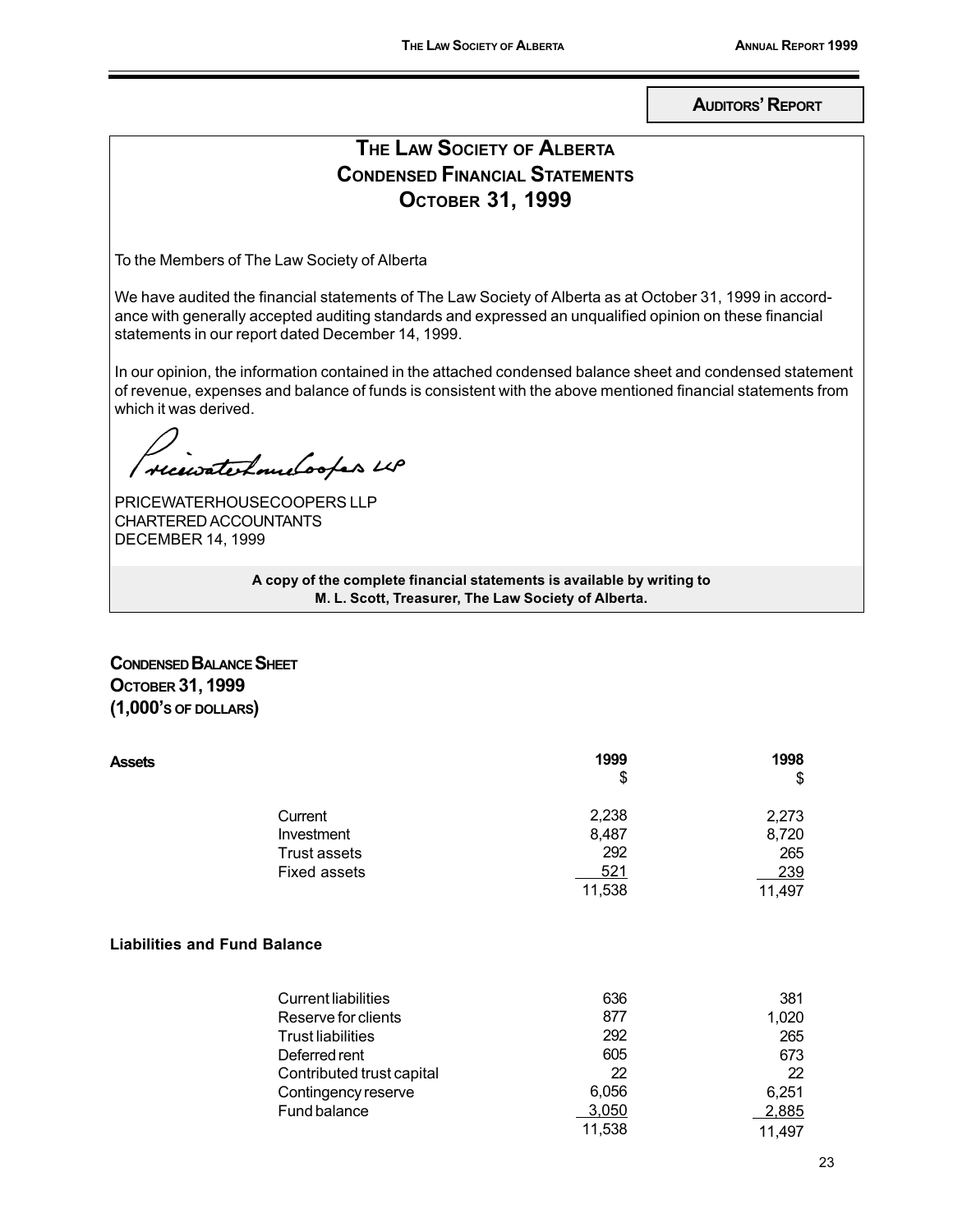#### **COMPOSITION OF 1999 FUND BALANCE** Остовек 31, 1999

|                  | 1999<br>S | 1998<br>S |
|------------------|-----------|-----------|
| General          | 2,391     | 2,236     |
| Viscount Bennett | 659       | 649       |

#### CONDENSED STATEMENT OF REVENUE, EXPENSES AND BALANCE OF FUNDS FOR THE YEAR ENDED OCTOBER 31, 1999

|                                                         | 1999<br>\$ | 1998<br>S |
|---------------------------------------------------------|------------|-----------|
| Revenue                                                 | 7.579      | 7.795     |
| <b>Expenses</b>                                         | 7,609      | 7,077     |
| Excess (deficiency) of revenue over expenses            | (30)       | 718       |
| Balance of fund, beginning of year                      | 2,885      | 2,485     |
| Funds withdrawn from (allocated to) contingency reserve | 195        | (318)     |
| Balance of Fund, end of year                            | 3.049      | 2,885     |

#### **EXPENSE DISTRIBUTION, 1999**



| □ Custodial & professional fees | 3%  |
|---------------------------------|-----|
| ■ Review of trust accounts      | 7%  |
| Seneral administration          | 63% |
| Grants & contributions          | 6%  |
| <b>Premises</b>                 | 8%  |
| Governance & discipline         | 13% |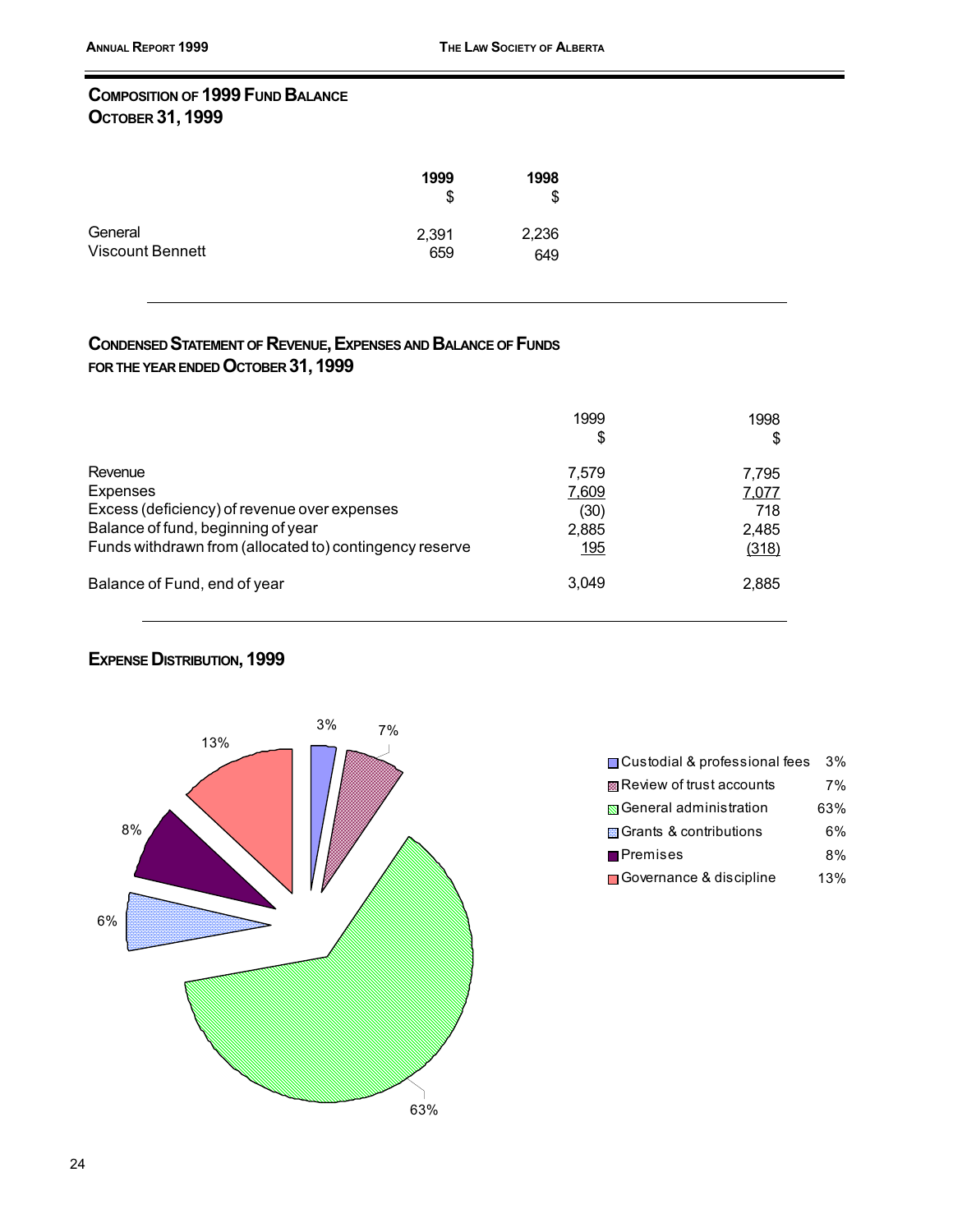#### **SOURCES OF REVENUES, 1999**



| Professional corporations | 3%  |
|---------------------------|-----|
| 田 Bar admission           | 5%  |
| <b>■</b> Other            | 8%  |
| □ Assurance levy          | 6%  |
| ■ Investment income       | 10% |
| Annual fees               | 68% |

**AUDITORS' REPORT** 

### **ALBERTA LAWYERS INSURANCE ASSOCIATION CONDENSED FINANCIAL STATEMENTS** Остовек 31, 1999

To the Directors of the Alberta Lawyers Insurance Association

We have audited the financial statements of Alberta Lawyers Insurance Association as at October 31, 1999 in accordance with generally accepted auditing standards and expressed an unqualified opinion on these financial statements in our report dated December 14, 1999.

In our opinion, the information contained in the attached condensed balance sheet and condensed statement of revenue, expenses and equity is consistent with the above mentioned financial statements from which it was derived.

receivate Louelooper us

PRICEWATERHOUSECOOPERS LLP CHARTERED ACCOUNTANTS **DECEMBER 14, 1999** 

A copy of the complete financial statements is available by writing to M. L. Scott, Treasurer, The Law Society of Alberta.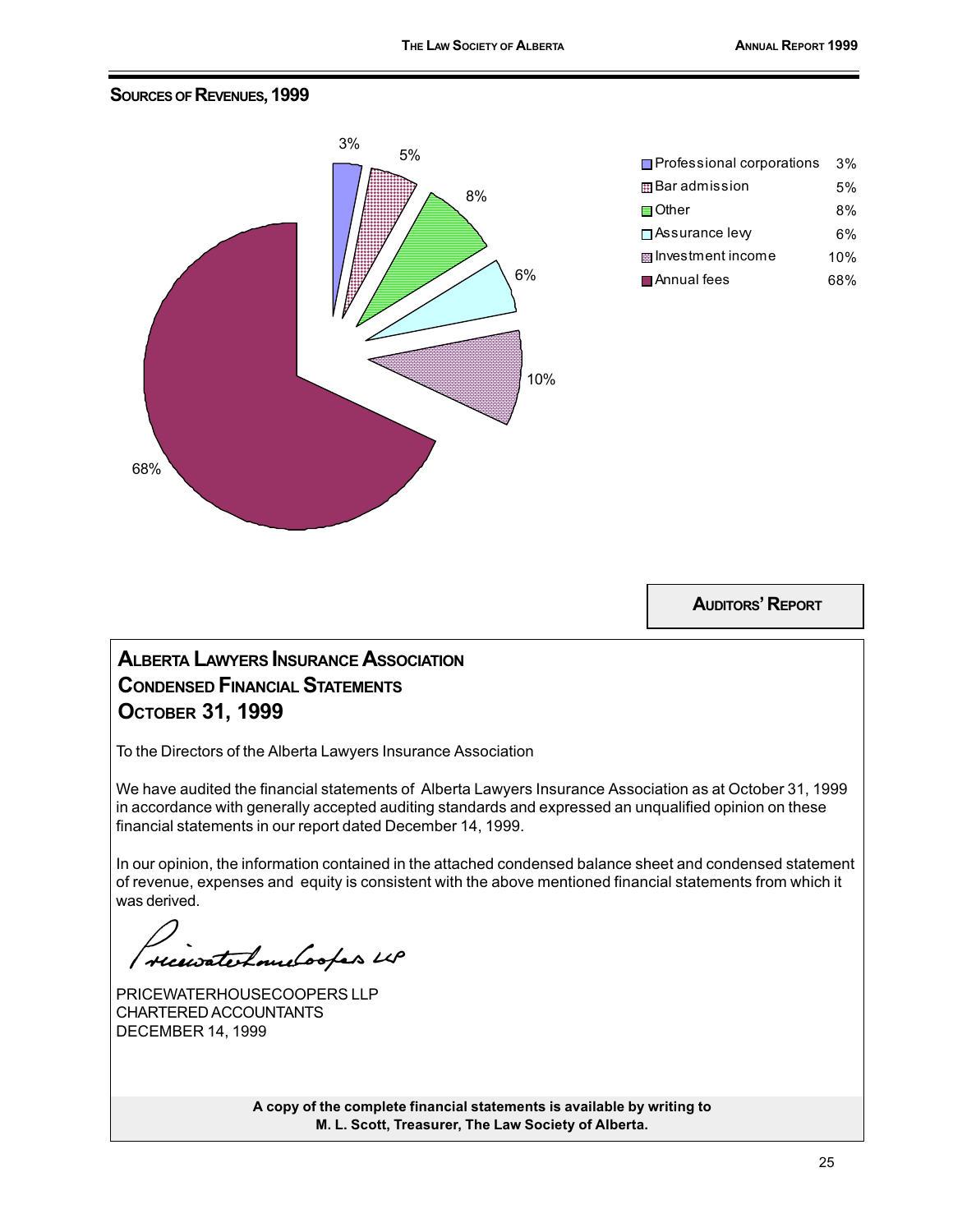### ALBERTA LAWYERS INSURANCE ASSOCIATION **CONDENSED BALANCE SHEET** Остовек 31, 1999  $(1,000$ 's of DOLLARS)

| <b>Assets</b>                                              | 1999<br>\$                | 1998<br>\$                |
|------------------------------------------------------------|---------------------------|---------------------------|
| Current<br>Investments<br><b>Fixed assets</b>              | 2,896<br>42,539<br>34     | 6,414<br>38,934<br>20     |
|                                                            | 45,469                    | 45,368                    |
| <b>Liabilities and Equity</b>                              |                           |                           |
| <b>Current liabilities</b><br>Reserve for claims<br>Equity | 4,499<br>25,617<br>15,353 | 4,654<br>21,780<br>18,934 |
|                                                            | 45,469                    | 45,368                    |

### **CONDENSED STATEMENT OF REVENUE, EXPENSES AND EQUITY** YEAR ENDED OCTOBER 31, 1999

 $(1,000)$ 's of DOLLARS)

| Revenue                                      | 1999<br>\$      | 1998<br>\$      |
|----------------------------------------------|-----------------|-----------------|
| Annual levy<br>Investment income             | 10,464<br>3,188 | 10,429<br>4,791 |
|                                              | 13,652          | 15,220          |
| <b>Expenses</b>                              | 17,233          | 12,017          |
| Excess of revenue over expenses for the year | (3,581)         | 3,203           |
| Equity beginning of the year                 | 18,934          | 15,731          |
| Equity, end of year                          | 15,353          | 18,934          |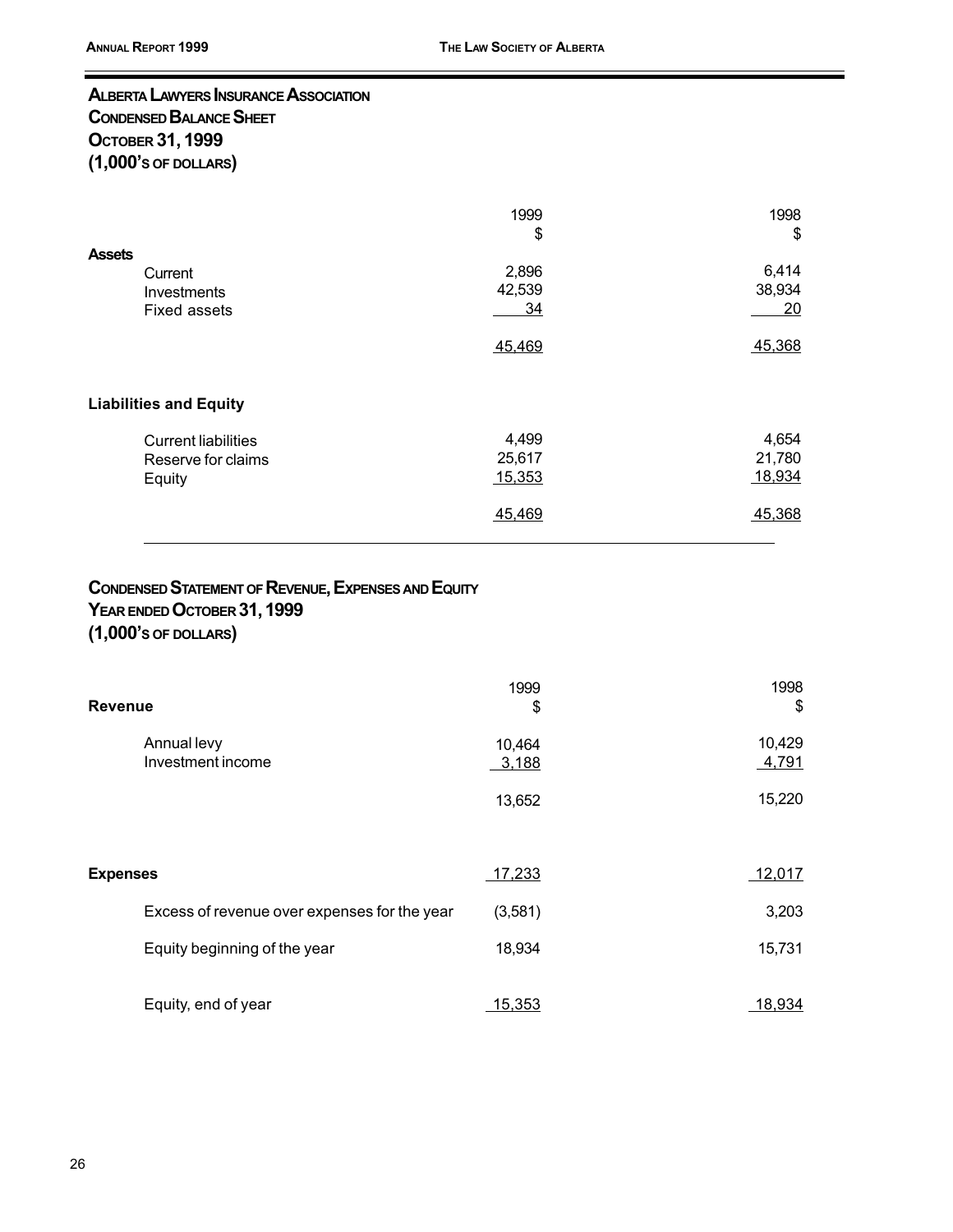#### **EXPENSE DISTRIBUTION, 1999**



| Operational expenses          | 5%  |
|-------------------------------|-----|
| <b>國CLIA Premium</b>          | 20% |
| □ Professional fees           | 2%  |
| <b>□</b> Provision for claims | 72% |
| <b>III</b> Loss prevention    | 1%  |